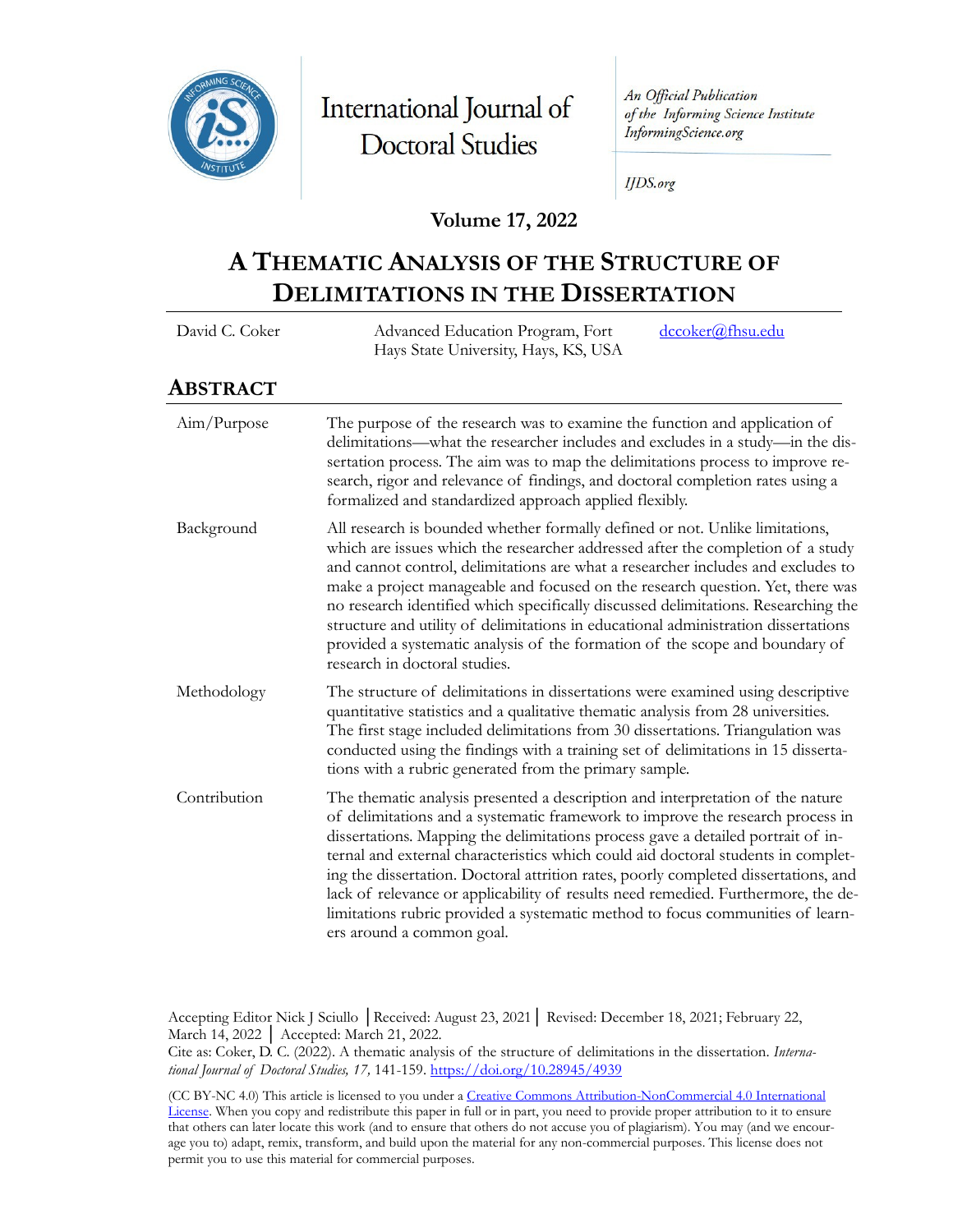#### Delimitations in the Dissertation

| Findings                             | Findings suggested doctoral students used delimitations haphazardly and lacked<br>a systematic application to research. Three major themes emerged from the de-<br>limitations sections: rituals, equifinality, and pragmatism. Topics within delimita-<br>tions sections centered around two axes: the internal topics of sampling proce-<br>dures and factors/variables and external topics of research design and concep-<br>tual/theoretical framework. |
|--------------------------------------|-------------------------------------------------------------------------------------------------------------------------------------------------------------------------------------------------------------------------------------------------------------------------------------------------------------------------------------------------------------------------------------------------------------------------------------------------------------|
| Recommendations<br>for Practitioners | Poorly understood and developed delimitations negatively impacted findings in<br>dissertations, completion rates, and future research skills of doctoral students.<br>By applying delimitations to a design of research framework in a community of<br>learners, doctoral students and dissertation chairs could improve the disserta-<br>tion completion process and improve research results using a Delimitations Evalu-<br>ation Rubric.                |
| Recommendations<br>for Researchers   | Developing a rules-based process with a formalized and standardized process<br>could give researchers a way to evaluate and plan the dissertation process. De-<br>veloping and applying rubrics to delimitations could serve as a conduit to effec-<br>tive mentoring, feedback, and empowerment.                                                                                                                                                           |
| Impact on Society                    | Improving doctoral completion rates in a timely manner would be beneficial to<br>students' long-term and personal interests. A well-defined delimitations process<br>could improve the dissertation, and strengthened dissertations could add to the<br>research base.                                                                                                                                                                                      |
| Future Research                      | Delimitations are listed in one section, but the scope and boundaries are often<br>fragmented and disjointed throughout a dissertation. By examining complete<br>dissertations for delimitations, there could be further insight. Expanding rubrics<br>as a tool to build a community of learners could develop a holistic approach to<br>doctoral education.                                                                                               |
| Keywords                             | delimitations, dissertation, education research, thematic analysis, doctoral educa-<br>tion                                                                                                                                                                                                                                                                                                                                                                 |

## **INTRODUCTION**

In most doctorate programs the dissertation is a requirement. The dissertation process, from start to finish, requires a great deal of motivation and self-regulation (Kelley & Salisbury-Glennon, 2016). There are many books which offer advice on how to construct a dissertation (e.g., Borden, 2005; Butin, 2009; C. M. Roberts, 2010, and many more, etc.) as well as the research process (e.g., Cohen et al., 2002; Creswell, 2002, etc.). Advice abounds, from articles and books to dissertation chairs and committees, offering direction and criticism (e.g., Smith et al., 1993). The process is daunting and requires the right attitude, a network of support, and the ability to manage a complex problem which results in approximately 40-70% of students not completing the dissertation (Breitenbach, 2019; Davis et al., 2017; Locke & Boyle, 2016; Monaghan, 1989). There are many services and consultants ready for hire, especially with the proliferation of online access.

Possessing proficient research skills and being intelligent were not the only variables which explained success in a doctoral program (Skakni, 2018). Doctoral students often lacked positive socialization opportunities while trying to manage a personal life with doctoral studies, and many students felt they received little support or guidance from supervisors and dissertation chairs (Castelló et al., 2017; Virtanen et al., 2017). Supervisors who were controlling, demanding, and did not give meaningful feedback caused stress and poor retention (Löfström & Pyhältö, 2020). Connections with other scholars, assistance in research design and methodologies, and an opportunity to present findings ameliorated concerns of isolation and feeling overwhelmed (Corcelles et al., 2019).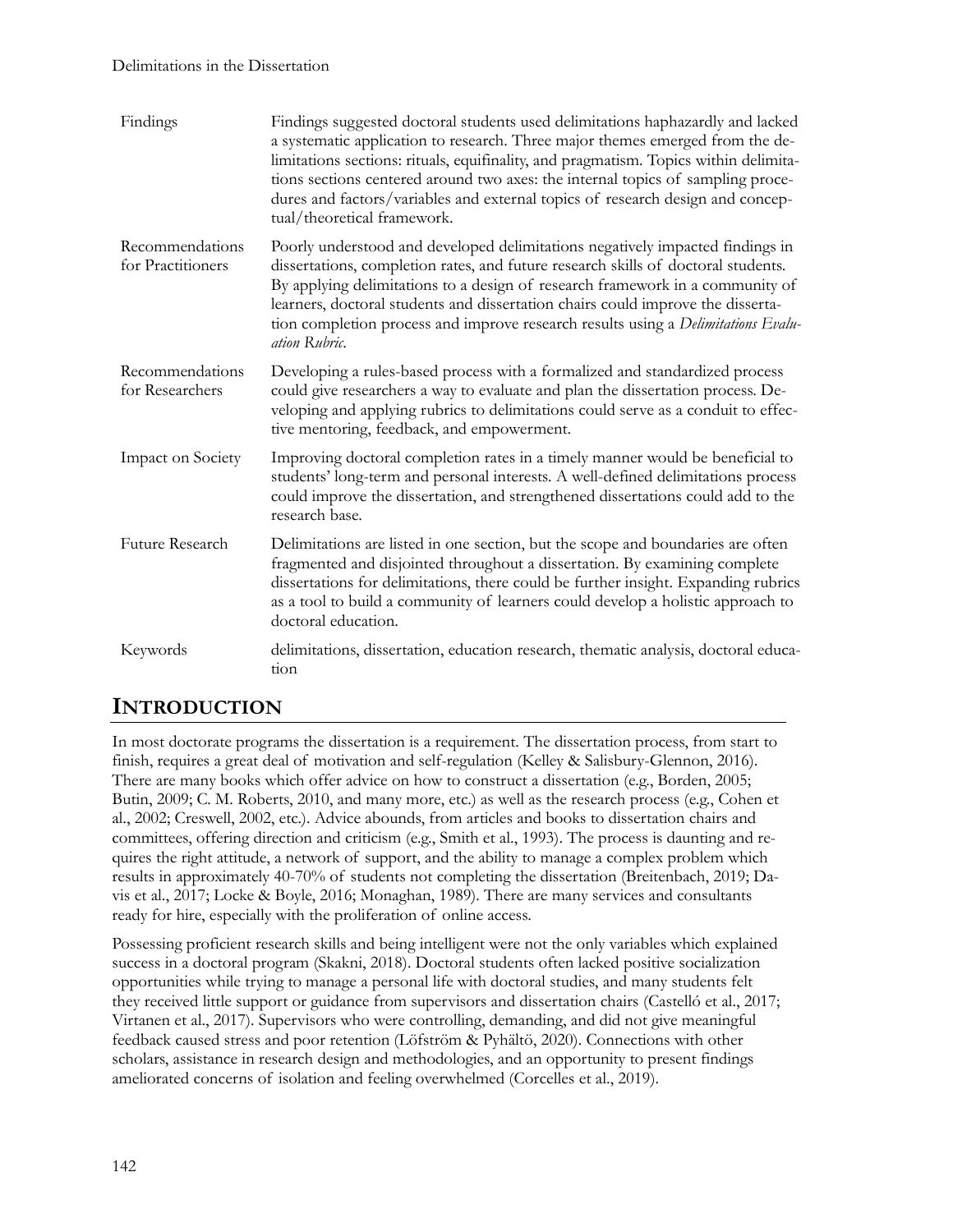Despite all the advice and books, the nature and structure of delimitations remain poorly defined within the literature; the gap was no identifiable research directly investigated delimitations. Novice researchers and experienced ones alike possessed little experience with delimitations within research. The research question was both exploratory and explanatory, with a focus on educational administration dissertations: What and how were delimitations constructed within dissertations in educational administration research? Descriptive statistics described the location, length, and readability. A thematic analysis with a training set examined the structure of delimitations and provided a potential use within design of experiments. The significance was the research could improve rigor and relevance of results in doctoral research and improve completion rates.

The article begins with a literature review which explores the history and application of delimitations within the dissertation. An examination of the quality of dissertations and doctoral chair support described problems in current practices. Then a methodology section follows, with results, triangulation using a training set, and a section on saturation. A discussion ensues, with recommendations on how to improve doctoral research.

## **LITERATURE REVIEW**

Completing a doctorate requires a proposal, conducting research, writing the equivalent of a book, and defending the dissertation. Most components of the dissertation were heavily researched and reported in the literature. Names such as Creswell, Hair, Saldaña, and others appeared frequently in dissertations through their authoritative textbooks and treatises. Research methodologies remained the single most reported issue for the dissertation, with admonitions about the positive and negative aspects of experimental methods (Walker, 2005). Other issues, such as limitations (Price & Murnan, 2004), types and prevalence of topics (Ceballos et al., 2021; Isaac et al., 1989), the literature review (Beile et al., 2003; Randolph, 2009), and development of the problem statement (Ali & Pandya, 2021; Jacobs, 2013) were well researched in articles and books. What was elusive was one major topic, which could be a seismic shift in improving dissertations and the completion rate: delimitations.

Despite the proliferation of doctorate programs, the production and supervision of the completion of the dissertation remain inexorable and an enigma (Erichsen et al., 2014). The word delimitations was a relatively newcomer to English in 1852, derived from the Latin *delimitare* and meaning to "fix or define the limits" (Merriam-Webster, n.d.). Dissertations in the 1920s, 1930s, and 1940s routinely had delimitations or other iterations, such as scope, limitations, and boundaries. The best advice was delimitations should logically be developed from the internal structure of the field of study and clearly list which will and will not be studied (Broer & Mohr, 1973; Catlin, 1927; Chambers, 1960). By demarcating the topics included and excluded, researchers can improve validity and reliability by preventing the results post hoc from remodeling what was the intent and purpose of the research.

The dissertation might be the crowning achievement of the doctoral program, but review of the finished products suggested most dissertations lacked usable, relevant findings to the field of study. A template review of social work dissertations suggested epistemological problems with theory, paradigms, reflexivity, and power, which mirrored issues in peer reviewed articles (Barusch et al., 2011; Gringeri et al., 2013). Nursing dissertations reported research design flaws and shortcomings for decades, with a recommendation of a collaborative, productive dissertation chair and student relationship (Meleis et al., 1980; Roush & Tesoro, 2018). Public relations, mathematics educational technology, and educational administration suffered from similar problems in other fields, with dissertations lacking rigor and relevance (Hallinger, 2011; Ronau et al., 2014; Xifra & Castillo, 2006).

All research is bounded, where the researcher makes decisions about inclusionary and exclusionary criteria which require careful, deliberate planning (Harrison et al., 2017) whether one knows it or not. Delimitations provide a researcher-controlled map of the research process: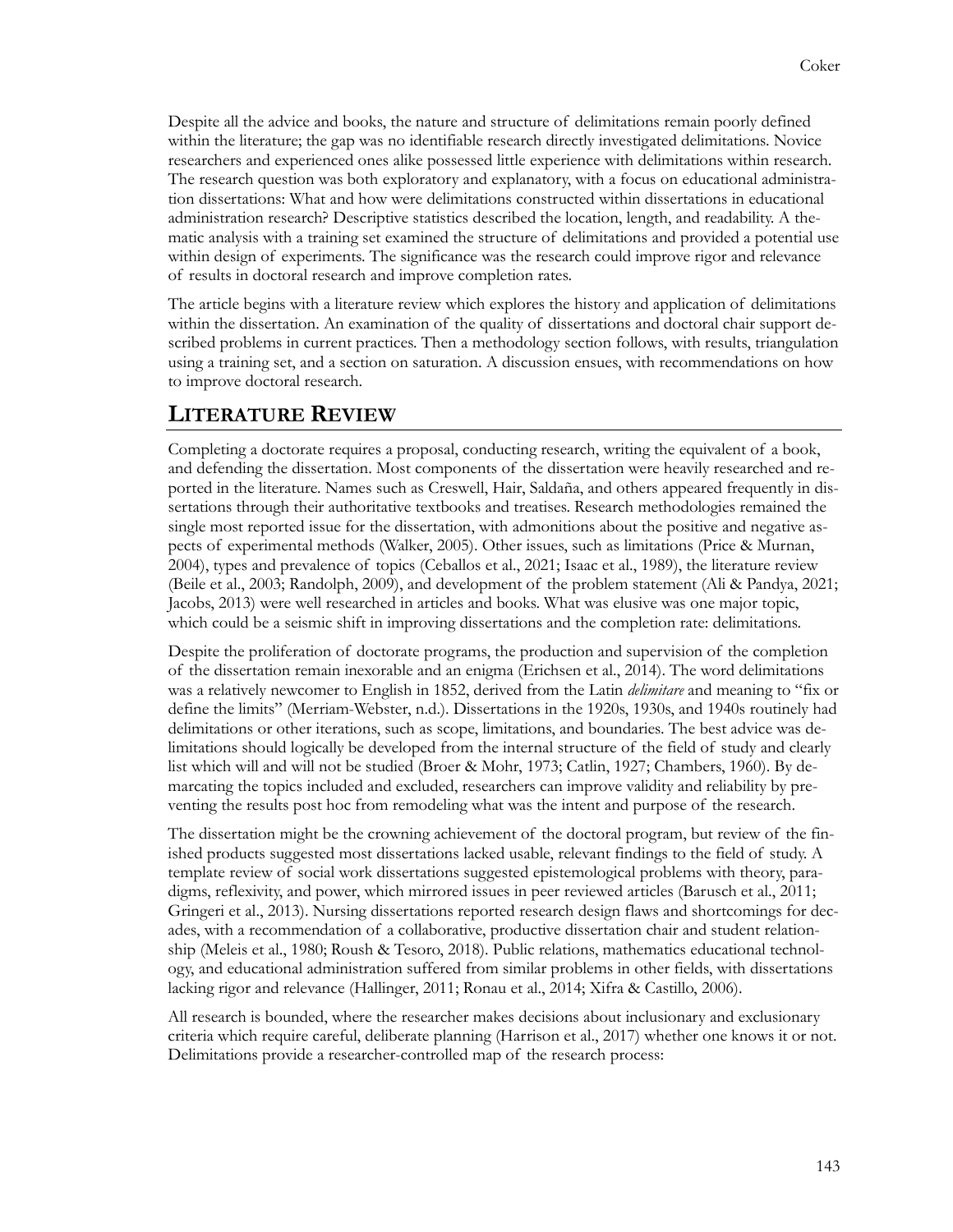The delimitations of a study are those characteristics that arise from the limitations in the scope of the study (defining the boundaries) and by the conscious exclusionary and inclusionary decisions made during the development of the study plan. . . . delimitations result from specific choices by the researcher. (Simon & Goes, 2013, p. 3)

Though some books, like Simon and Goes (2011), discuss the need to delimit a study by the problem, participants, and theoretical or conceptual framework, little specificity exists. A key nature of delimitations is the researcher controls the boundaries imposed (Ross & Zaidi, 2019). There were several takeaways from the scant literature on delimitations.

Dissertation chairs matter, but who one gets rested mostly on luck and required verbal and communicative skills beyond being a good researcher (Allan & Dory, 2001; Hamilton et al., 2010; LaFrance et al., 2020). A pervasive dissatisfaction permeated much of the literature, with females often less satisfied than their male colleagues (Gill & Burnard, 2008; Javaid & Hussain, 2018). Several recommendations have been proffered to improve the relationship: clarity in the dissertation process from start to finish in a culturally sensitive manner, special emphasis on conceptual and theoretical issues as well as the methodology, and a focus on timely feedback to keep students progressing (Ehrenberg et al., 2007; Holdaway et al., 1995; Parker-Jenkins, 2018; Stracke & Kumar, 2010; Wang & Li, 2011; Wright, 2017).

Dissertation chairs, committee members, and the advisor-advisee relationships shape and determine much of the success of the doctoral journey (Liechty et al., 2009). As Chiang (2009) found, the entire experience takes on a multitude of challenges, depends on the exercise of power of the dissertation chair, and can be adversarial. Being a dissertation chair requires trust and the ability to critically evaluate and assess students in an inviting, disarming manner (Li & Seale, 2007; Rademaker et al., 2016), yet the function is built off little experience and formal guidance (most chairs completed one dissertation) despite recommendations to improve communication and empower doctoral students (Glazek et al., 2018).

Researchers state delimitations should be a conscious, deliberate choice about what will and will not be researched (Newman et al., 1997; Theofanidis & Fountouki, 2019), but they offered little guidance and no research on the hows and whats. Dissertation chairs, committee members, and fellow professors have little experience with delimitations—a central aspect of developing a systematic and rigorous research regimen. The esoteric, mysterious, and hidden nature of delimitations (or other iterations, such as scope, boundaries, and limitations imposed by the researcher) shroud in secrecy the epistemology of the intended project. Delimitations should make visible both what will (and will not) be researched as well as a conscious, rational choice to make the proposed research project manageable.

# **METHODOLOGY**

Thematic analysis was used to analyze the structure and nature of delimitations in dissertations in educational leadership programs. Ryan and Bernard (2003) stated themes should be derived from the data and received meaning from connections to expressions within the sample. The steps of Braun and Clarke (2006) were modified for use within the analysis. An inductive process was used to analyze and code the data. The sample and population had to be defined.

Two samples were drawn. The first one included 30 dissertations, and the second one was a training set of 15. Totaling 45 dissertations, the sample was large enough to be representative of the population. There were several inclusionary criteria for the sample. First, only dissertations dealing with the topic of educational administration were included. Secondly, classical dissertations were chosen; capstones, publications, and team projects were not included. Thirdly, dissertations were chosen from both Ed.D. and Ph.D. programs in the US and Canada. Though there was no time limit, most disser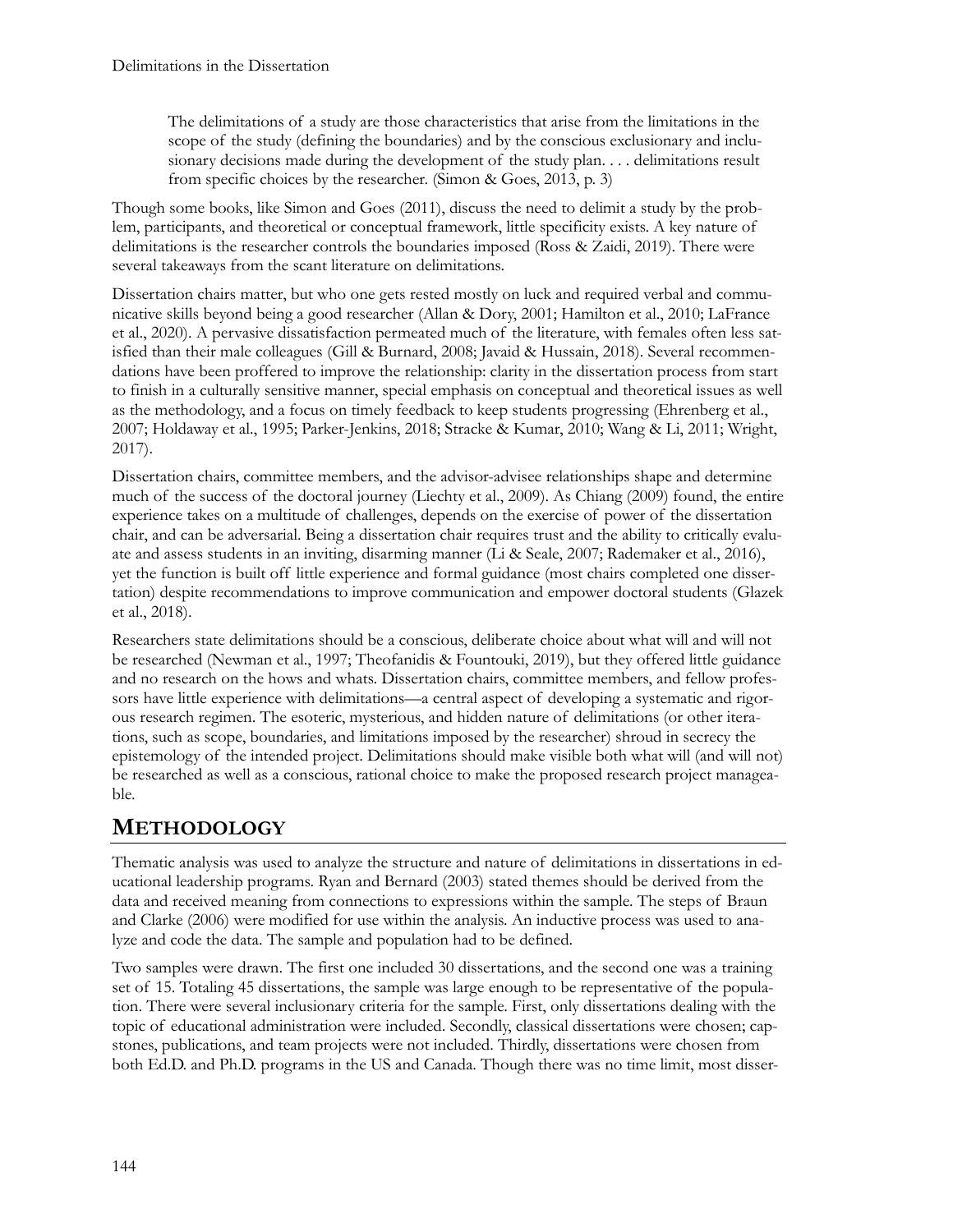tations were from 2000-2020. Finally, no more than two dissertations were chosen from the same institution. Any dissertation which did not have a formal delimitations section (or other iteration) was excluded.

After collecting the two samples, all relevant citations were generated, and the delimitations sections were downloaded into Microsoft Word. All delimitations were initially read, with notes and annotations applied. All data analysis was conducted with the use of Microsoft Excel and JASP. Quantitative data were generated: year published, word count, number of paragraphs, number of sentences, location in the dissertation, number of references, and research type (qualitative, quantitative, or mixed methods). A coding schema was selected line by line: in vivo, descriptive, focused, axial, memos, constant comparison memos, and an Aha! section. All codes received a geocode to root the data for further manipulation. After every 3-5 samples were coded, intermittent thematic formation (ITF) was applied in an evolutionary-devolutionary format: The codebook was developed and, or refined, and themes and topics were generated by sorting all data using repetitions, opposites, absences, and degrees (Coker, 2021).

Validity and reliability were checked throughout the intermittent thematic formation. If any theme, topic, or nuance was introduced, the entire sample up to that point was reexamined to see if any previous iterations were missed. With ITF, the previous work was reviewed, modified, and clarified as well as generating new questions and concerns. A novel data saturation method was introduced. With the completion of ITF after the first six sources in the sample, each further ITF used a be on the lookout (BOLO) for new themes, topics, and nuances (nuances were defined as new elements or dimensions to topics and themes).

Triangulation using a different methodology and data set was applied to a training set of 15 dissertations. A primarily deductive approach was used. All quantitative data were collected, as in the primary set, and two t-tests were conducted to see if the training set varied from the primary set. Unlike the primary thematic analysis, a rubric developed from the primary analysis was used to analyze and rate the 15 delimitations sections. There was a formal process to BOLO for any new dimensions or elements not developed from the primary research.

Reflexivity was purposely identified and incorporated into the research and the results. Using my knowledge and experience both as a person who successfully completed a dissertation and as a researcher and frequent peer reviewer, compositing and ghosting made use of all available data (Coker, 2020a). The broader implications can only be understood by a member of the group who completed a classical dissertation. All data were data, making use of all information and analysis (Glaser & Strauss, 2017).

## SAMPLE

Thirty dissertations were selected for primary analysis and 15 for the training analysis. All dissertations were from accredited universities in the US or Canada. A total of 28 universities were represented in the two samples, with no crossover of universities between the two samples. As shown in Table 1, the two samples were similar. Besides six delimitations, all sections were in chapter 1. The primary sample had 13 quantitative, 2 mixed methods, and 15 qualitative; the training set had 3 quantitative and 12 qualitative dissertations.

The two samples, as shown in Table 1, were structurally similar. Most delimitations sections were one paragraph, five sentences, and located in the first chapter. Readability was calculated using [https://readabilityformulas.com,](https://readabilityformulas.com/) and the differences were not pronounced. Two t tests were conducted for word count and Flesch-Kincaid reading level to compare the primary and training set. The word count (t(31) = -0.316,  $p = .754$ ) and Flesch-Kincaid reading level (t(30) = -1.982,  $p = .056$ ) were not statistically significant (JASP Team (2021). JASP (Version 0.16) [Computer software]). The only difference was there were far fewer quantitative dissertations in the training sample compared to the primary sample.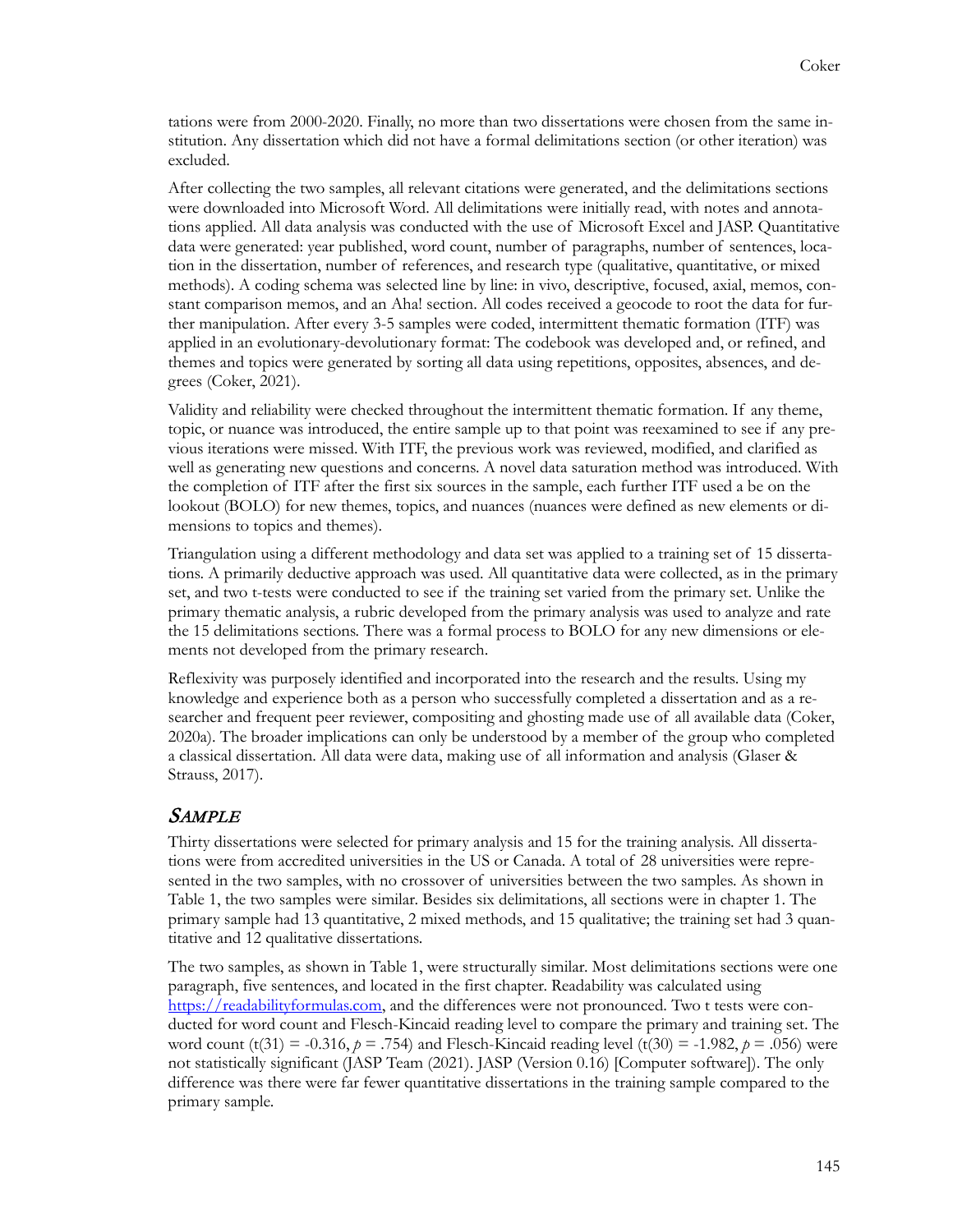| Sample   | <b>Word Count</b> | <b>Sentences</b> | Paragraphs   | Flesch-Kincaid<br><b>Reading Level</b> | Year            |
|----------|-------------------|------------------|--------------|----------------------------------------|-----------------|
| Primary  | $M = 138.83$      | $M = 5.43$       | $M = 1.50$   | $M = 14.99$                            | $M = 2014.7$    |
|          | $Med = 88.00$     | $Med = 4.50$     | $Med = 1.00$ | $Med = 14.65$                          | $Med = 2020$    |
|          | $(28-470)$        | $(2-14)$         | $(1-7)$      | $(8.4 - 22.1)$                         | $(1971 - 2020)$ |
| Training | $M = 152.13$      | $M = 6.87$       | $M = 1.27$   | $M = 12.95$                            | $M = 2014.1$    |
|          | $Med = 111.00$    | $Med = 5.00$     | $Med = 1.00$ | $Med = 12.20$                          | $Med = 2016$    |
|          | $(34-540)$        | $(2-21)$         | $(1-2)$      | $(8.3 - 18.0)$                         | $(2008 - 2020)$ |
|          |                   |                  |              |                                        |                 |
| Total:   | $M = 142.27$      | $M = 5.91$       | $M = 1.42$   | $M = 14.31$                            | $M = 2014.5$    |
|          | $Med = 93.00$     | $Med = 5.00$     | $Med = 1.00$ | $Med = 14.10$                          | $Med = 2019$    |

**Table 1: The structure of delimitations in the dissertation**

*Note.* Range listed in parentheses. Flesch-Kincaid measured by grade equivalency.

## **RESULTS**

Unlike traditional thematic analysis, the results were bifurcated between themes and topics. Without the inclusion of reflexivity in the data, there was little doubt such results would be possible. Whereas thematic analysis generally includes quotes and snippets of the original (Tong et al., 2007), there was a conscious choice to not include much of the original language. There were two rationales. First, the themes were latent themes, generated only by considering the sample in light of the direct and vicarious experiences of writing delimitations. All themes were tied together by the butterfly effect. Secondly, the topics where of a frequentist approach, broken down by an internal and external framework, and the topics better approximated the results than a plethora of quotes. There were three themes, as depicted in Figure 1.



**Figure 1: Model of the delimitations process.**

## **THEMES**

Bell's (1997) framework informed the understanding of rituals in three ways. First, there was little understanding of the meaning of delimitations and the impact on research design. Secondly, the actors played a defined role, and the performance was central as completion was what mattered. Third, there was a highly restricted code which produced much less variation than in probably any other part of the dissertation. Finally, rituals were at the heart of all themes and defined and determined the other two subordinate themes of equifinality and pragmatism.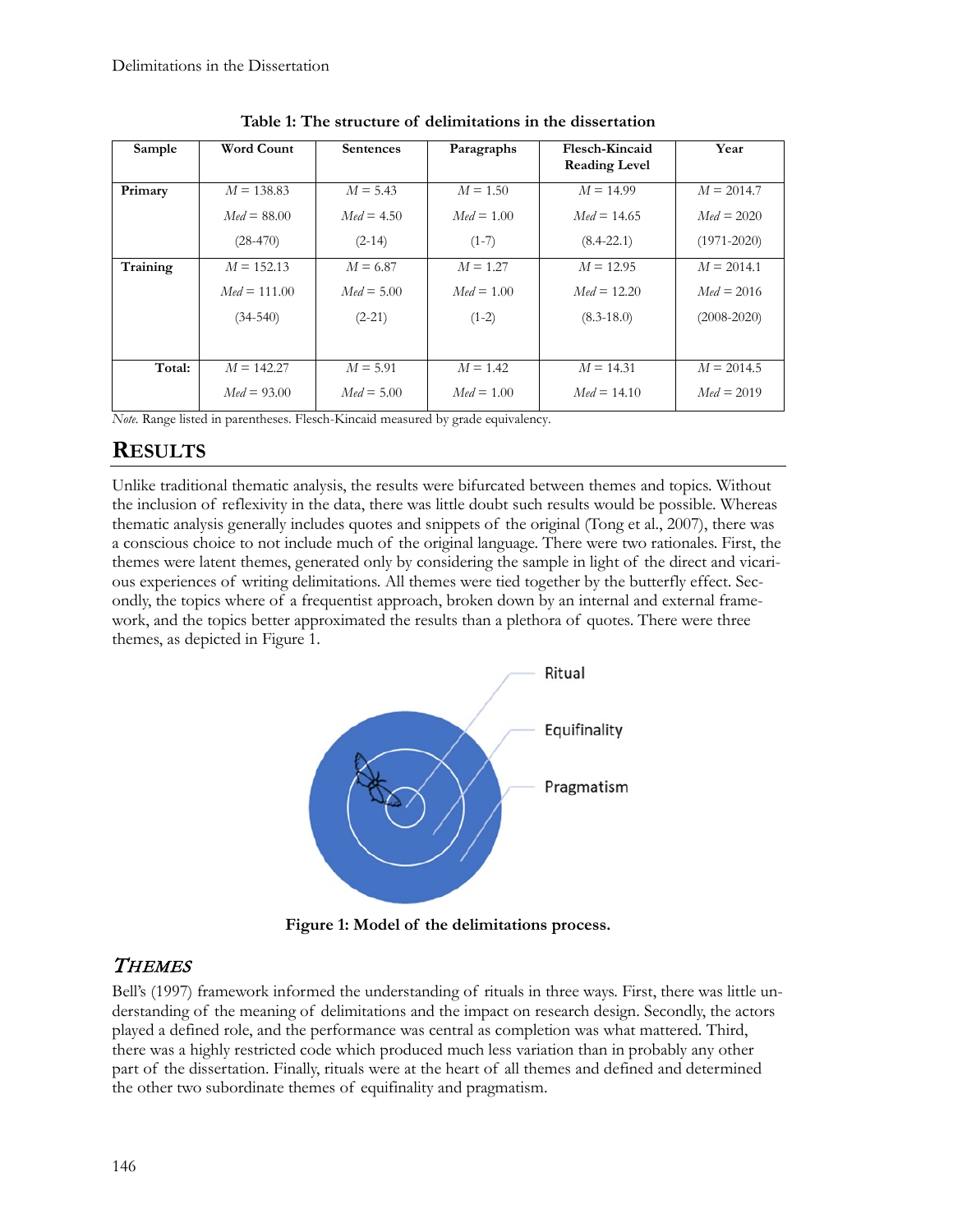Rituals included three primary dimensions: solidarity, drama, and liminality (Turner & Abrahams, 2017; Woosnam & Norman, 2010). Rituals were tribalistic, with the first component consisting of the inclusion of solidarity. Delimitations were neither systematic nor primary. The redundancy was common in most dissertations. Instead of providing necessary information, most of the information was repeated in other sections (sometimes twice in the same section) and offered little effort of systematization. By detailing not-so-common sections, students joined in the ruse of possessing a highly esoteric idea which separated them from the common masses.

The drama defined the next stage. Delimitations sounded mystic and esoteric; common words such as scope and boundary would greatly simplify the entire process. Instead of an easily defined, *a priori* set, delimitations included mystery, fear, and intrigue. What precisely was a delimitation? A complex research map was incapable of being easily mapped—if it could, students could accomplish the tasks as undergraduates. Most dissertation chairs lacked the foresight and experience to assist students in a very important task which would have the potential to improve the validity and reliability of research.

How to establish liminality and cross over? The entire delimitations process remained mysterious and incomplete for doctoral students. With little experience or models, students and dissertation chairs had little to go on beyond a topic or two (two topics were an extreme for most delimitations). There was strong evidence delimitations were nothing more than a business-as-usual approach, offering little facial value but providing strong symbolic value in understanding a subject with a singular attachment to dissertations. While there was a pretense of an *a priori* development, the line between a successful and unsuccessful dissertation—let alone a reliable and valid one—was illusory. Delimitations devolved into a restatement of sampling procedures for most all delimitations researched to satisfy a requirement and not any real utilitarian value throughout the research process.

The ritual segued into equifinality: Every action in research resulted in a claim of a valid and reliable dissertation. No matter what the decision, there was no impact on the end results except a positive outcome. Seemingly, every decision suffered from the cliché "All roads lead to Rome." One might argue dissertations rejected or incomplete lacked merit in some way. Yet, one would think there would be not only standardization, but there would be failures along the way which threatened the legitimacy of the dissertation. An unfortunate aperture into delimitations and the dissertation process writ large was if someone did something, it must be good. With the self-reported lack of problems, one knows dissertations suffered from a problem perpetuated within publications: a publication bias, especially for positive findings. The lack of failure or design problems stated *post hoc* should give pause to any astute reviewer.

If every action ended with the same result, a surprise in probability, then how one picked delimitations was an absent proposition in equifinality. Pragmatism defined choices, as opposed to informed decision making. Most all choices, from the sample to the methodologies (Creswell & Miller, 1997) and beyond revolved around the availability heuristic. "Fortuitous," "teacher availability," and "one location" were some of the ways authors stated how and where the studies occurred. A supermajority of dissertations used readily available samples from one location; the lack of ability to generalize should be noted, even if one claimed otherwise. Since alternatives were rare as well, the choices seemed to be focused on inclusionary criteria.

When there were exclusions, the comments were banal and self-evident. For example, "only selected from one time period" was a statement which added nothing. Other statements of triviality were common: a.) "only included students who participated" (how would one include students who did not participate?), b.) since  $8<sup>th</sup>$  graders were chosen, "7<sup>th</sup> graders were excluded" (how could an  $8<sup>th</sup>$ grader not be a 7th grader), and c.) a student intervention was "delimited to students" (who else could be an alternative?).

Rituals, equifinality, and pragmatism appeared as themes which bound the underlying structure together. There was a dimension which appeared across all themes: the butterfly effect. The butterfly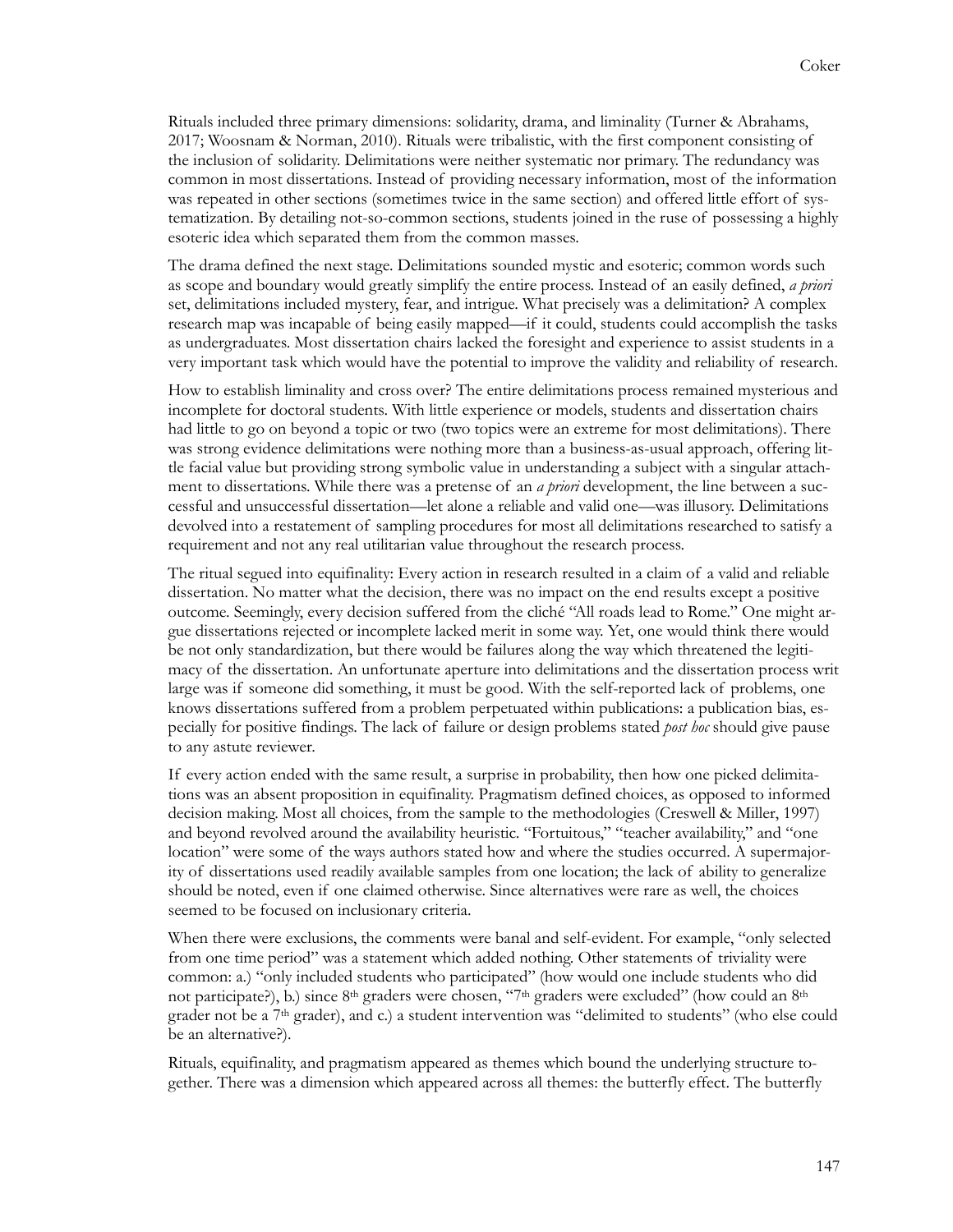effect from meteorology was used as it pertained to local and seemingly inconsequential causes producing larger effects. The movement of the butterfly effect was not one way. All decisions were positive and resulted in claims which greatly strengthened the dissertation outcome, with the absence of any small decision causing a ripple which produced harm. Hormesis was also common, with even negatives, such as attrition and an inability to complete the study as designed, still producing a positive effect. Most actions flowed from what was available, both from the sample and the researchers' skills, and the ritual was a rite of passage into a new world. Everything added to claims of making the final results better, and the lack of development did not prevent success. The butterfly effect was always present. Every flutter, every time, created and perpetuated optimal conditions.

There were rare amendments or reports on how the theoretical delimitations, defined beforehand, changed as plans were put into place. There was little creativity or individualization of what should be a creative, shared process (Bargar & Duncan, 1982). Lack of rationales, alternatives, and cohesiveness were the norms. There was little systematic thinking which produced choices and decisions. The delimitations process was *pro forma*, with needless repetition.

## **TOPICS**

Beyond the rituals, equifinality, and pragmatism, delimitations had topics which could be analyzed, coded, and categorized. Four key topics dominated as two axes of delimitations: external and internal. External topics were sampling design and factors or variables. Internal topics were research design and the theoretical or conceptual framework. Two stubs were identified: the literature review and reliability and validity issues. The topics of delimitations were largely unidimensional and externalized. There was little evidence of a 360-degree application of delimitations to the research design framework.

Of all the topics identified, sample was the primary concern which appeared in every delimitations section except one. The iteration was haphazard and often poorly developed. Sampling issues were broken down into the following elements: location, groups, characteristics, size, selection criteria, time frame, exclusion, and availability. Some elements were implicit within the description, and most delimitations sections had only two to four elements. For most delimitations sections, sample was the only issue.

Availability was most prevalent: selected a sample at one's work, selected a principal who was a friend, or one's classroom, etc. Samples were small, readily available, and easily accessed. The lack of representation was downplayed as nevertheless generalizable and transferable. The availability heuristic, not the research questions, seemed to matter most.

The other external delimitation, factors or variables, were absent from most delimitations sections. Elements defining factors or variables were the following: macro and micro variables, demographics, and outcomes. The identification and utility of confounding variables were largely absent, as well as latent variables, moderators, and mediators. While much of these factors might not be known until later in the research process, especially for novice researchers, the issue reveals the doppelgänger of delimitations which rarely cropped up: limitations. All delimitations can work to reduce and, or minimize possible limitations.

There were two internal topics: the research design and the framework using a theoretical or conceptual basis. Both internal topics were infrequent within delimitations, with little development. Eight elements comprised the research design topic: the researcher's position, research paradigm, methodology, methods, researcher skills, researcher's conflicts, data collection, and temporal matters. The framework examined the researcher's positionality and inclusionary and exclusionary criteria based on a theoretical guide. Positionality, casting oneself as the hero, was portrayed as a self-enlightenment greater than most people within a sample and served as confirmation of one's views. There was a righteousness heuristic; methodologies and choices were not predicated upon need or optimization but applied based on one's experiences and competencies.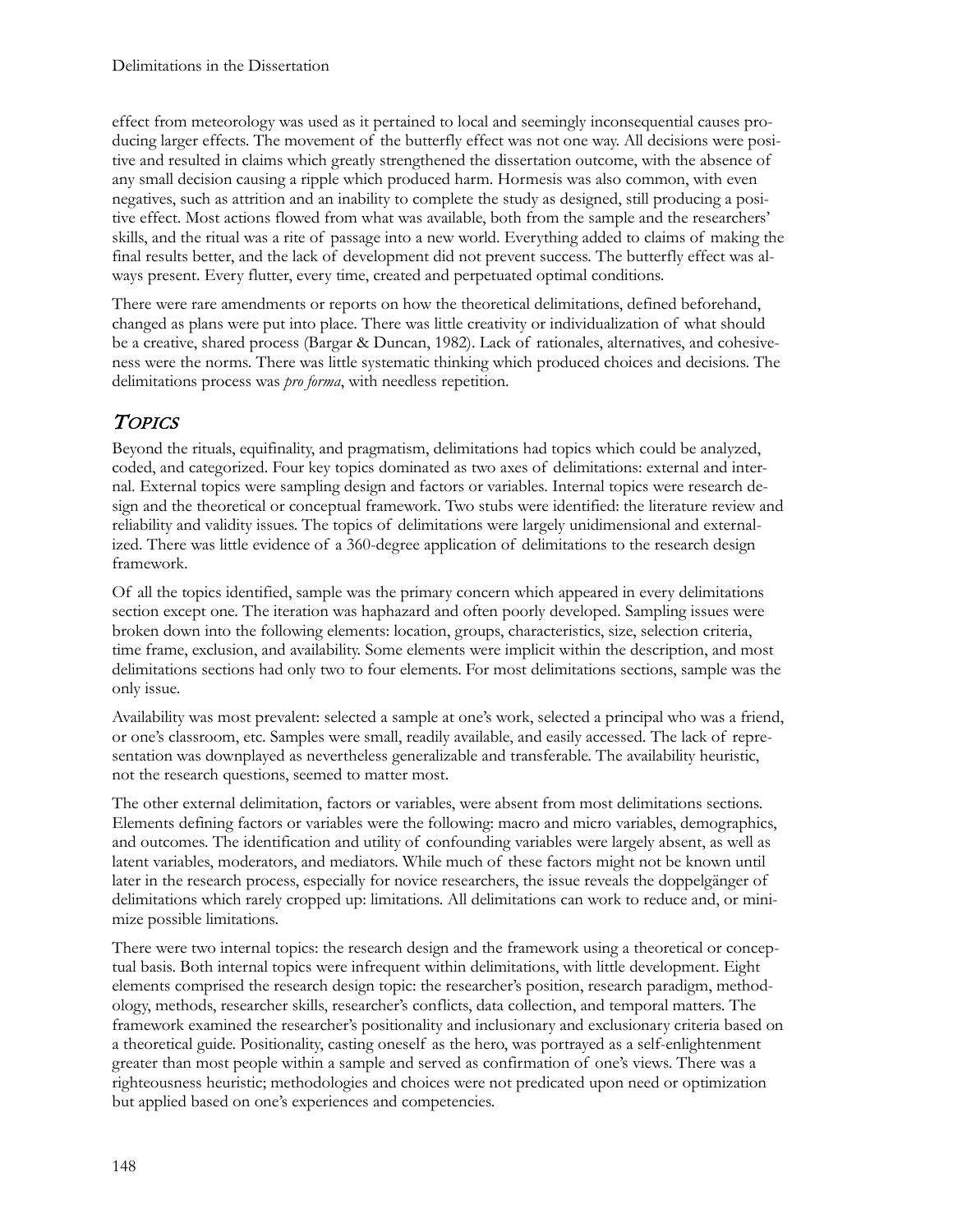Norris (1997) stated researchers need to question the research design to improve validity and reduce bias. Variables were generally proxies measuring intangible constructs, offering varying degrees of reliability, validity, and usability (Bannigan & Watson, 2009). Delimitations were essentially a qualitative endeavor, which should take account of reactivity and researcher bias and search for obstacles, problems, and unforeseen issues to improve the reliability and validity of a study. Yet, there was a lack of systematization within the whole process, and optimism bias permeated most sections which should offer choices and alternatives which led to inclusion and exclusion of components of the research design. Delimitations were stolid, simple, and projected little value, when the decisions should be robust, iterative, and more artistic than automatic.

## TRIANGULATION

Triangulation can improve validity and reliability of a study, with a common method using two different data sets (Heale & Forbes, 2013). The purpose was not only to confirm findings but also to further define and explore the research questions (Patton, 1999) by examining other universities and researchers within the same era. In the training set were 15 dissertations, which ended up being structurally similar to the primary set. To examine the training set, a rubric was developed and applied to the secondary set after piloting with the primary set. As shown in Table 2, the *Delimitations Evaluation Rubric* scored the training set and was used to compare findings with the thematic analysis of the primary set.

| <b>Delimitations Evaluation Rubric</b>                                                                                                                                                                                                |                  |                                                                                                           |                                          |  |
|---------------------------------------------------------------------------------------------------------------------------------------------------------------------------------------------------------------------------------------|------------------|-----------------------------------------------------------------------------------------------------------|------------------------------------------|--|
| Do the research design's delimitations create a satisfactory answer to the research question? An unclear answer overrides any<br>further analysis. Consider all questions and units from the perspective of optimal versus pragmatic. |                  |                                                                                                           |                                          |  |
| External                                                                                                                                                                                                                              | 1.               | Sample                                                                                                    | $1 - 2 - 3 - 4 - 5 - 6 - 7 - 8 - 9 - 10$ |  |
|                                                                                                                                                                                                                                       |                  | The population and sample are derived from the research question and pro-<br>vide units of analysis.      | Rationale?                               |  |
|                                                                                                                                                                                                                                       |                  | Units: 1.1-Population/Sample Frame. 1.2-Sample Size. 1.3-Loca-                                            | Alternatives?                            |  |
|                                                                                                                                                                                                                                       |                  | tion. 1.4-Characteristics/Groups. 1.5-Time frame. 1.6-Availability.<br>1.7-Selection Method.              | Exclusions?                              |  |
|                                                                                                                                                                                                                                       | 2.               | Factors                                                                                                   | $1 - 2 - 3 - 4 - 5 - 6 - 7 - 8 - 9 - 10$ |  |
|                                                                                                                                                                                                                                       |                  | The factors are the variables used to represent constructs included in the<br>study.                      | Rationale?                               |  |
|                                                                                                                                                                                                                                       |                  | Units: 2.1-Demographics. 2.2-Outcome Variables. 2.3-Confound-                                             | Alternatives?                            |  |
|                                                                                                                                                                                                                                       |                  | ing Variables.                                                                                            | Exclusions?                              |  |
|                                                                                                                                                                                                                                       | 3.               | Design                                                                                                    | $1 - 2 - 3 - 4 - 5 - 6 - 7 - 8 - 9 - 10$ |  |
| Internal                                                                                                                                                                                                                              |                  | The design includes the paradigm and the methodology and methods.                                         | Rationale?                               |  |
|                                                                                                                                                                                                                                       |                  | Units: 3.1-Paradigm. 3.2-Methodolgy/Methods. 3.3-Researcher's                                             | Alternatives?                            |  |
|                                                                                                                                                                                                                                       |                  | Skills, 3.4-Data Collection.                                                                              | Exclusions?                              |  |
|                                                                                                                                                                                                                                       | $\overline{4}$ . | Framework                                                                                                 | $1 - 2 - 3 - 4 - 5 - 6 - 7 - 8 - 9 - 10$ |  |
|                                                                                                                                                                                                                                       |                  | The framework provides either a conceptual or theoretical way to approach<br>and understand the research. | Rationale?                               |  |
|                                                                                                                                                                                                                                       |                  | Units: 4.1-Conceptual Framework/Theoretical Framework. 4.2-<br>Researcher Positionality.                  | Alternatives?                            |  |
|                                                                                                                                                                                                                                       |                  |                                                                                                           | Exclusions?                              |  |

#### **Table 2: Delimitations Evaluation Rubric**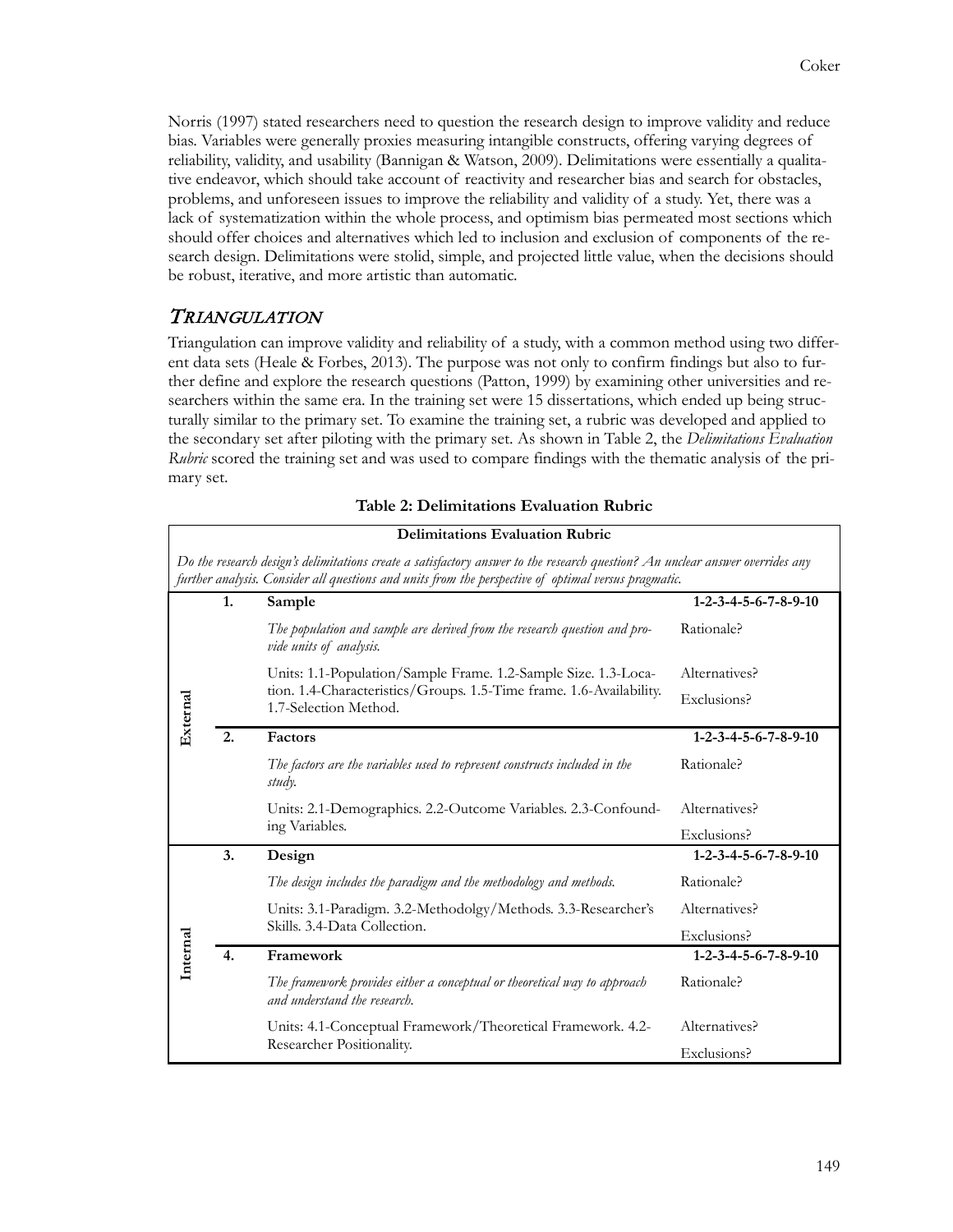| Do the delimitations anticipate limitations? Can limitations be minimized?                                                                                                                                                                                                                                                                                                   | Analysis? |  |
|------------------------------------------------------------------------------------------------------------------------------------------------------------------------------------------------------------------------------------------------------------------------------------------------------------------------------------------------------------------------------|-----------|--|
| Four issues need considered: Research Execution, Literature Review, Reliability<br>and Validity, and Optimizing Research Question Results.                                                                                                                                                                                                                                   | Analysis? |  |
| Rating: On a scale of 1-10, 1 is poor to 5 is fair to 10 is excellent. A recommendation is to first rank three to<br>five delimitations sections and then apply the rubric to develop consistency in rating. Results can be used to<br>improve and strengthen the research process. A timeline should be established. The rubric should be<br>adapted to the research study. |           |  |

The findings mirrored the primary sample in many ways, as shown in Table 3. Sample was, by a wide margin, the most discussed concern (location, group, time frame, and selection criteria were the most important, with other elements infrequent). Unlike the primary sample, outcome variables were in 13 delimitations sections in the training set. The design and framework were found in 6 delimitations, with few elements in each.

| Topic     | <b>Total Count</b> | Average | <b>Rating (1-10)</b> |
|-----------|--------------------|---------|----------------------|
| Sample    | 41 (range: 1-5)    | 2.73    | 4.67                 |
| Factors   | 15 (range: 0-2)    | 1.00    | 3.60                 |
| Design    | 6 (range: $0-2$ )  | 0.40    | 1.80                 |
| Framework | 6 (range: $0-1$ )  | 0.40    | 2.33                 |

**Table 3: Rubric results in the training set.**

Besides the inclusion of outcome variables, the results were similar to the primary set and suggested the thematic analysis produced valid and reliable results. All delimitations sections in the training set included external topics, such as the sample and outcomes. If each rating was weighted equally, the highest score was 47.5% (range of 20%-47.5%, with an average of 31%). Many delimitations sections were repetitive, and there was an explicit search for stubs or new topics and elements; none was found. Most delimitations sections were poorly developed and articulated.

## **SATURATION**

Data saturation within qualitative research means a phenomena has been extensively studied, no further information can be obtained from further analysis, and the study is replicable (Fusch & Ness, 2015; O'Reilly & Parker, 2013; Saunders et al., 2018). Guest et al. (2006) suggested saturation can occur with as few as six interviews, and though nuances and stubs can appear, saturation generally occurs within the first 12. Creswell found a sample of four or five was sufficient for saturation, though researchers have to be cautious inclusionary and exclusionary criteria did not lead to confirmation bias (Onwuegbuzie et al., 2016). For purposes of this study, data saturation meant no theme or elements were possible in new data, and one could reproduce the results.

Coker (2021) applied a novel method to make monitoring saturation systematic: intermittent thematic formation (ITF). Using ITF within the broader evolutionary-devolutionary framework, after every three to four delimitations sections were coded, themes were developed and then refined. Formally, there was an examination if any new theme or iteration appeared, and if the finding had been previously overlooked using a BOLO. The BOLO also looked for divergences and nuances to try to short circuit confirmation bias and tunnel vision. Another advantage was ITF created an auditable trail of choices about themes and topics.

The findings suggested one new item and two nuances after number 12. In the 21-24 data set using ITF, a stub (literature review) was identified. The findings of Guest et al. (2006) were applicable in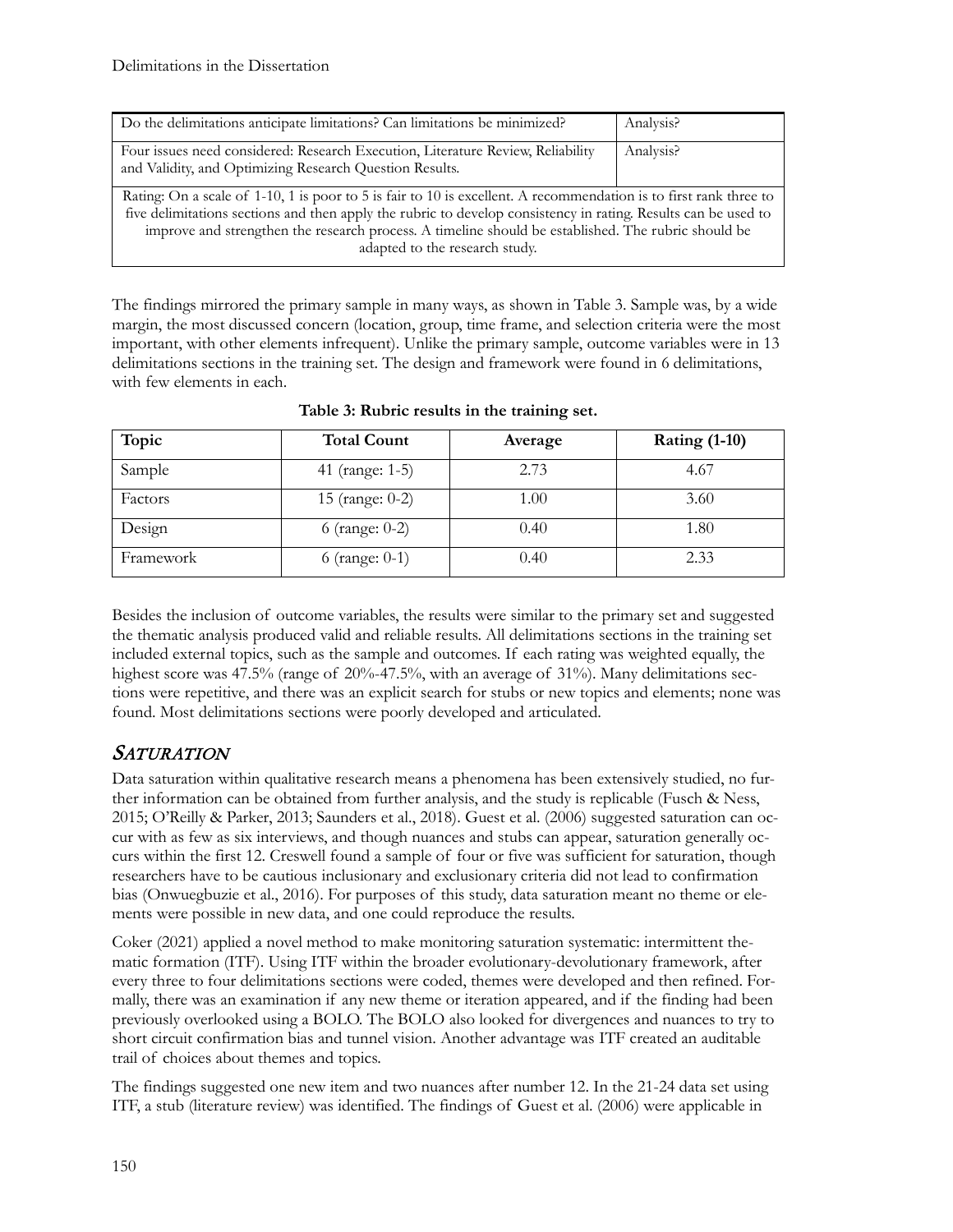the current study, and the stub added further validity and reliability by being open to any divergence; stubs and divergences, as well as nuances, should be commonplace in most qualitative studies at any time. ITF was also explicitly used in the training set to formally hunt for new themes, topics, elements, and dimensions, and no nuances or divergences were found. The conclusion was the results mapped delimitations thoroughly, and the findings were valid and reliable.

#### **DISCUSSION**

"Addressing and achieving an appropriate balance between both the scope and apparent incongruity of the proposed topic can provide a clear path for the doctoral student in their journey of executing rigorous research" (Peterman et al., 2020, p. 98). Delimitations were commonly found in many dissertations, but the utility beyond a ritual which placed more importance upon completion than substance remained doubtful. Recasting delimitations in research could significantly improve the dissertation process, improve the dissertation chair and committee member mentoring, and guide doctoral students with a process. Four key points improve the utility of delimitations: design of research, sampling frame, negotiations with the dissertation chair and committee, and the merger of the artistic with the formulaic.

Delimitations should provide a road map for the entire research process with a theoretical, *a priori* development and a reconciliation and report *post hoc*. Developing the most robust, valid research studies was paramount and required reflections and constant adjustments through the entire process (Benge et al., 2012). Thinking should involve a backwards design component (McCaslin & Scott, 2003) to improve preplanning and forecasting problems, obstacles, and limitations. The entire process is iterative, incomplete, and fractured by the fluidity of a myriad of research decisions which are all interrelated and produce possible deleterious results. The delimitations analysis must be a living, breathing movement which demands constant attention throughout the dissertation journey. Delimitations, like theories and paradigms within the research process, control the entire research process and offer a contextual view of how and what the researcher performed to carry out the dissertation. One's delimitations impacted most limitations, and the use of a 360-degree forecasting regimen with a near and far perspective to examine confounders, mediators, moderators, latent, and hidden variables could minimize and, or eliminate threats to validity and reliability. Comprehensive planning of all facets of research were rarely carried out, causing many decisions to be made in isolation and supported by self-deception and willful ignorance. The lack of associational and bidirectional thinking, especially with true alternatives, hampered the research process and could be remedied with a comprehensive planning process, such as the *Delimitations Evaluation Rubric*. Though many researchers believe in equifinality, there was little evidence or logic in its veracity.

A paradigm shift is needed in sampling strategies. No issue demonstrated more importance in delimitations than sampling. Shenton (2004) offered recommendations on sampling strategies and reporting, but Morse (2008) reminded authors to be succinct and relevant in descriptions. The current research suggested pragmatism and lack of comprehensive planning dominated many sampling strategies in research reported in dissertations, which has been found in research in general (Banyard & Hunt, 2000). Easy accessibility and availability often trumped all other research decisions, rendering transferability and generalizability difficult if not impossible (Kline et al., 2019), though large samples and p hacking were just as possible (Lin et al., 2013). Sampling should be representative of the population under study, and efficient and effective methods can and should be employed by looking beyond one's realm. For example, a case study at one school could be improved by adding interviews from surrounding schools to compare any divergences. Another issue was small samples could be formulated and selected with greater power and representativeness.

Design of research and sampling must process through and by consent of the dissertation chair, with a dependency on a fluid, productive relationship (Golde, 2000). The formation of a positive relationship between the dissertation chair and doctoral candidate influences how students perceive the pro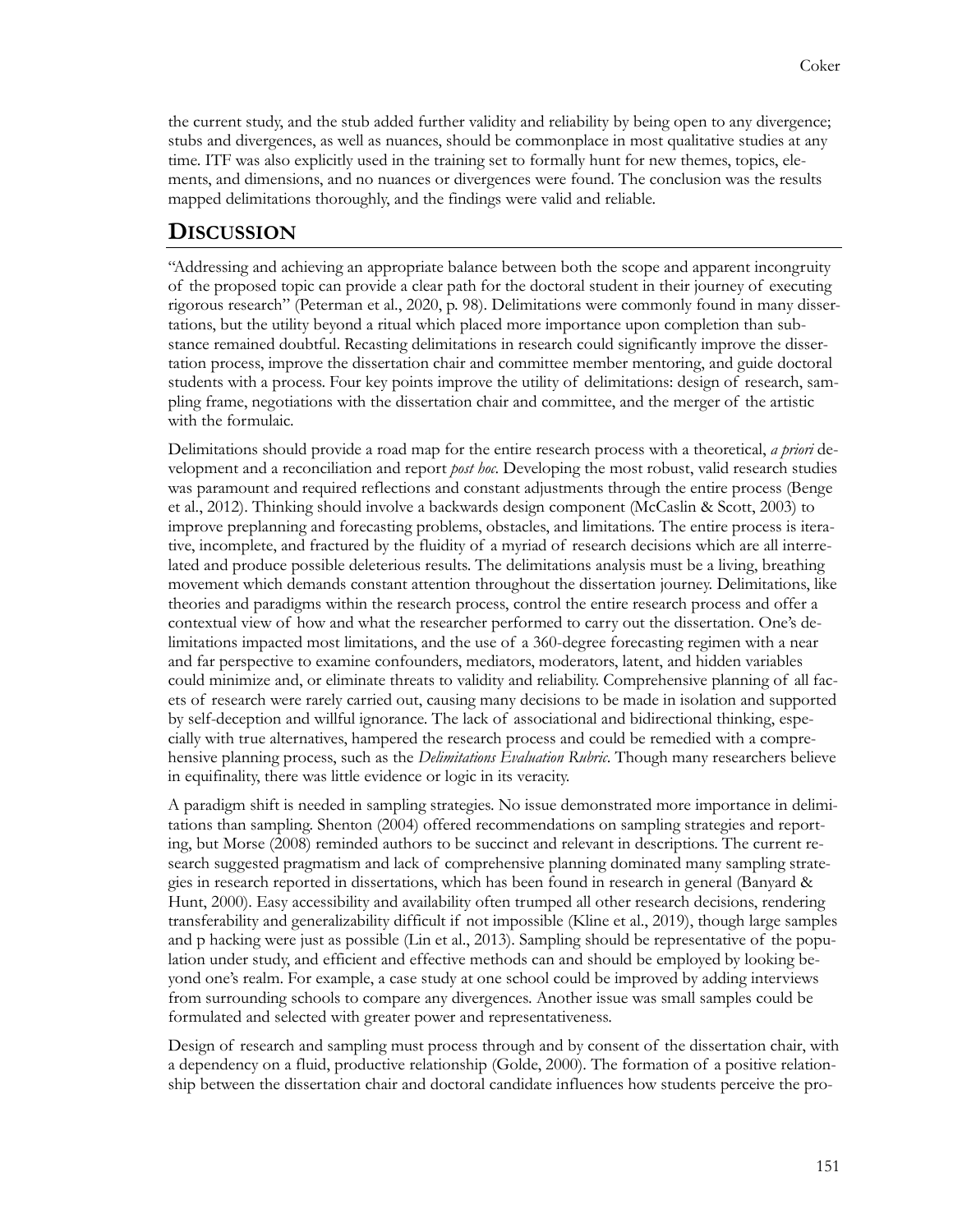cess (Pyhältö et al., 2015). There was little evidence dissertation chairs possessed the necessary competence to question and manage doctoral research except by application of prior experiences. Instead of possessing an intrinsic value, the dissertation chair-doctoral student relationship in the construction of delimitations was treated as a rite of passage, with a pronouncement of a laissez-faire attitude, but reality was markedly different: Little direction and meaningless feedback, as the doctoral student generally had no background knowledge to connect a fragmented process. What mattered to most doctoral students was completing a ritual which was examined post hoc and lacked little influence on decisions long since made and implemented. Problematization and complexity were valued over utility and informed decision making.

Rubrics, templates, and protocols have been suggested as ways to improve dissertation quality and improve completion rates (Amankwaa, 2016; Azikiwe, 2015; Lovitts, 2005), though few researchers or programs adopted this suggestion. A paradigm shift could improve rubrics: Develop and foster communities of researchers with robust support from supervisors and peers (Ciampa & Wolfe, 2020; Colombo, 2018; Kumar & Stracke, 2007; Lahenius, 2012; Lim et al., 2019; Sala-Bubaré & Castelló, 2017). Procedures from the start and post hoc analysis have the potential to improve reliability and validity, but the procedures are no guarantees (P. Roberts & Priest, 2006; Thurmond, 2001). Examining and planning research from the commencement to the end can make a rules-based approach improve logic and coherence of findings (LeCompte & Goetz, 1982). The findings and application of the *Delimitations Evaluation Rubric* hinge on applying the formulaic in a flexible, iterative fashion to an artistic endeavor.

Advice and self-help books offered doctoral students how to make the dissertation process simple and stress free, but there was no cookie-cutter approach or way to reduce all the requisite skills to a simple rule (Kamler & Thomson, 2008). Writing a dissertation involves difficult, unforeseen problems and should involve false starts, problems, and continuous rewrites as the process unfolds (Walton et al., 2020). Understanding and applying delimitations research could translate a problem statement into a comprehensive methodology which produces systematic research. Too many dissertations and research projects served no purpose other than to confirm what one wants to find and offered little influence in the field (a finding repeatedly found going back over 30 years in other fields as well, e.g., Geertz, 1984; White, 1986, etc.). Self-deception and ignorance became real problems within the confines of writing a dissertation, and using rubrics and mechanisms to question and doubt oneself allow the researcher to be deliberate and generative about a process which inherently lacks certitude.

# **LIMITATIONS**

The nature of delimitations in the dissertation provided a limitation: Delimitations were scattered throughout most dissertations, from the sampling sections to the methodology section to the literature review. Reading entire dissertations for delimitations would provide a more complete picture of the complexity. How researchers used and constructed delimitations could be captured by interviewing doctoral students and reviewing notes and rough drafts throughout the research process.

The composition of doctoral students changed over the past several decades, with an increase in part-time and distant students who have significant life and work commitments becoming the majority over full-time students (Gittings, et al., 2018; Wilson & James, 2021). The stress of doctoral studies (uncertainty, self-doubt, and isolation, etc.) and the resultant mental health issues (depression, fatigue, and lack of meaningful relationships, etc.) impact students' well-being and continue to plague doctoral students (Byrom et al., 2020; Jackman et al., 2021; Schmidt & Hansson, 2018), which could be exacerbated by poor supervision and difficulty translating research methodologies into manageable projects. Since time immemorial, researchers struggled with understanding and gaining acceptance into the culture of research (Deem & Brehony, 2000). Future research should not only examine the use of rubrics and templates—attempts at standardization and formalization—but how to provide a holistic induction process from start to finish based upon the unique needs of each learner.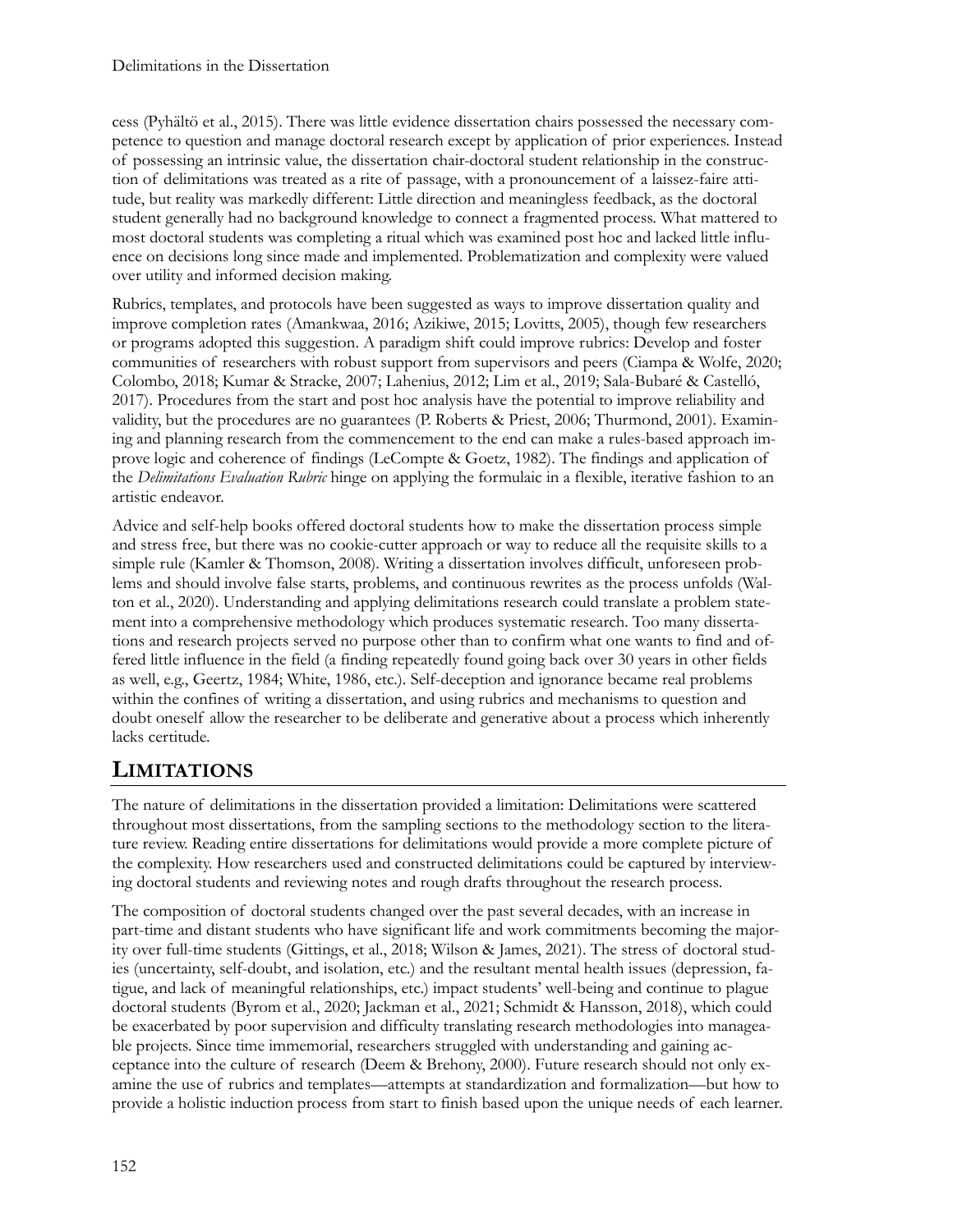## **CONCLUSION**

The delimitations process should be a guide to the systematic formulation of the research process, collection of data, and analysis. Reflections in research produce value if one has a problem with one's actions, finds a gap, and acts on what can produce improvements. Disruptive thinking, alternatives, and a fluid process are a necessity (Coker, 2020b). Writing a dissertation process was a daunting, exhausting process which often lacked appropriate supervision (De Clerq et al., 2021). Delimitations and the associated rubric should be negotiated and mediated by the research questions and methodologies from the commencement of research. An inside-out delimitations can challenge always producing positive findings with no identifiable threats to validity and reliability. All research has limitations, but in the pursuit of completion, null findings, poor execution, and anomalies often remained obscured.

Schwab and Starbuck (2017) found researchers and professors used questionable, sometimes unscrupulous methodologies because there was the expectation one should find significant results which supported one's theories. Doctoral studies should progress with a gradual release model of increasing competence and independence (Devos et al., 2017; Hill & Conceição, 2020). A delimitations rubric could serve to map out a research agenda before implementation and provide an auditable trail of decisions with rationales, but care must be taken to avoid codependent relationships (L. A. Roberts & Bandlow, 2018). Rubrics serve best when user adapted, visited repeatedly, and considered with multiple possibilities. Rethinking delimitations as a vehicle to make the research design visible and transparent could transform the entire dissertation process and guide all participants.

## **REFERENCES**

- Ali, A., & Pandya, S. (2021). A four stage framework for the development of a research problem statement in doctoral dissertations. *International Journal of Doctoral Studies*, *16*, 469-485[. https://doi.org/10.28945/4839](https://doi.org/10.28945/4839)
- Allan, P., & Dory, J. (2001). Understanding doctoral program attrition: An empirical study. *Faculty Working Papers*. Paper 17. [http://digitalcommons.pace.edu/lubinfaculty\\_workingpapers/17](http://digitalcommons.pace.edu/lubinfaculty_workingpapers/17)
- Amankwaa, L. (2016). Creating protocols for trustworthiness in qualitative research. *Journal of Cultural Diversity*, *23*(3), 121-127. <https://pubmed.ncbi.nlm.nih.gov/29694754/>
- Azikiwe, N. (2015). Evaluation of doctorate dissertation in Nigerian universities: Do faculties provide and use explicit criteria/rubrics? *International Journal of Technology and Inclusive Education*, *4*(1), 565-569. <https://doi.org/10.20533/ijtie.2047.0533.2015.0074>
- Bannigan, K., & Watson, R. (2009). Reliability and validity in a nutshell. *Journal of Clinical Nursing*, *18*(23), 3237- 3243. [https://doi.org/10.1111/j.1365](https://doi.org/10.1111/j.1365-2702.2009.02939.x)-2702.2009.02939.x
- Banyard, P., & Hunt, N. (2000). Reporting research: Something missing? *The Psychologist: Bulletin of the British Psychological Society*, *13*(2), 68-71.<http://irep.ntu.ac.uk/id/eprint/11011>
- Bargar, R. R., & Duncan, J. K. (1982). Cultivating creative endeavor in doctoral research. *The Journal of Higher Education*, *53*(1), 1-31. <https://doi.org/10.2307/1981536>
- Barusch, A., Gringeri, C., & George, M. (2011). Rigor in qualitative social work research: A review of strategies used in published articles. *Social Work Research*, *35*(1), 11-19.<https://doi.org/10.1093/swr/35.1.11>
- Beile, P., Boote, D., & Killingsworth, E. (2003, April). Characteristics of education doctoral dissertation references: An inter-institutional analysis of review of literature citations. *Paper presented at the Annual Meeting of the American Educational Research Association*. Chicago, IL: American Educational Research Association. <http://eprints.rclis.org/15870/>
- Bell, C. M. (1997). *Ritual: Perspectives and dimensions.* Oxford University Press. [https://voidnetwork.gr/wp](https://voidnetwork.gr/wp-content/uploads/2016/09/Ritual.-Perspectives-and-Dimensions-by-Catherine-Bell.pdf)-con[tent/uploads/2016/09/Ritual.](https://voidnetwork.gr/wp-content/uploads/2016/09/Ritual.-Perspectives-and-Dimensions-by-Catherine-Bell.pdf)-Perspectives-and-Dimensions-by-Catherine-Bell.pdf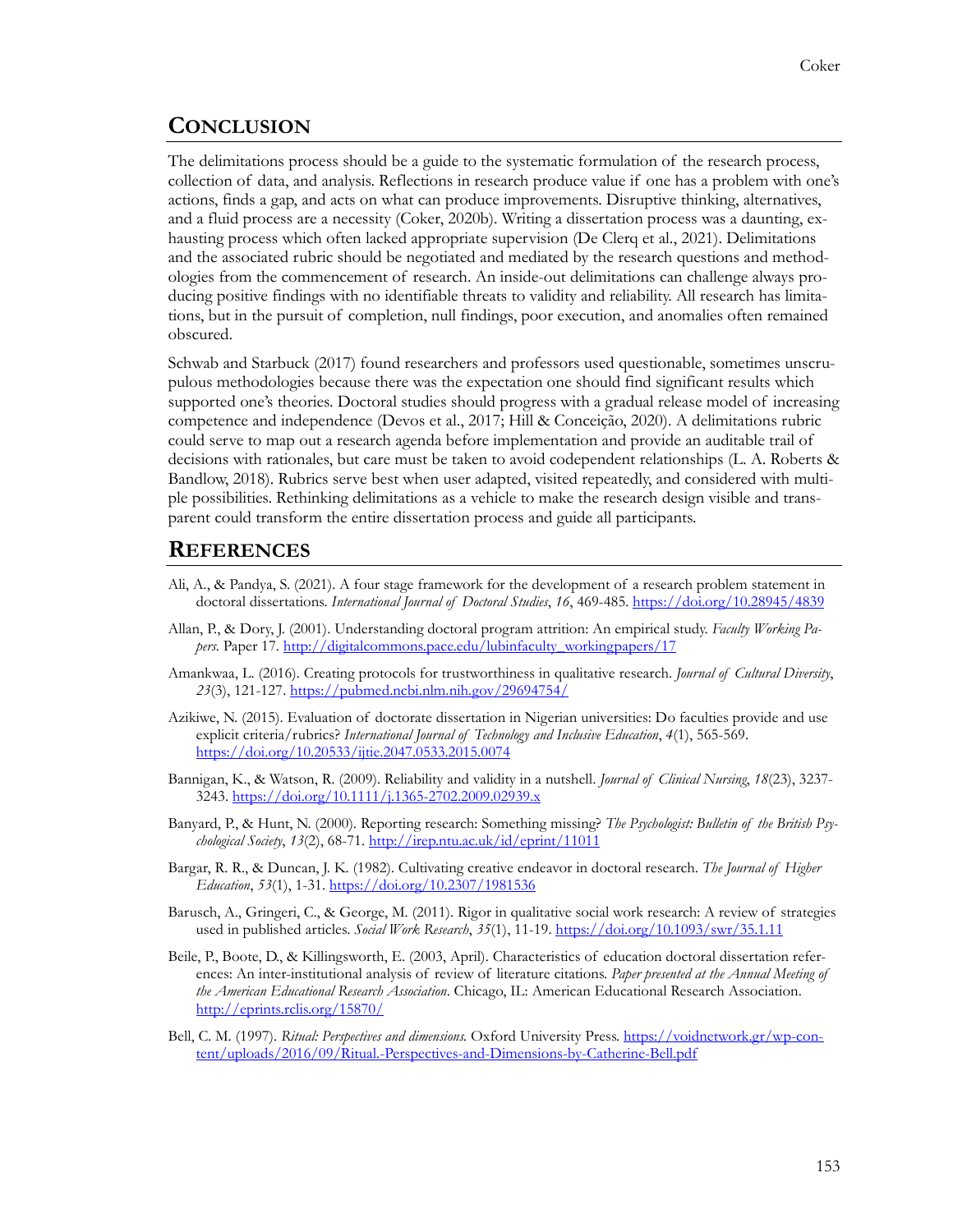- Benge, C. L., Onwuegbuzie, A. J., & Robbins, M. E. (2012). A model for presenting threats to legitimation at the planning and interpretation phases in the quantitative, qualitative, and mixed research components of a dissertation. *International Journal of Education*, *4*(4), 65-124. <https://doi.org/10.5296/ije.v4i4.2360>
- Borden, I. (2005). *The dissertation.* Routledge. <https://doi.org/10.4324/9780080461267>
- Braun, V., & Clarke, V. (2006). Using thematic analysis in psychology. *Qualitative Research in Psychology*, *3*(2), 77- 101. <https://doi.org/10.1191/1478088706qp063oa>
- Breitenbach, E. (2019). Evaluating a model to increase doctorate program completion rates: A focus on social connectedness and structure. *International Journal of Doctoral Studies*, *14*, 217-236. <https://doi.org/10.28945/4239>
- Broer, M. R., & Mohr, D. R. (1973). Selecting and defining a research problem. In A. W. Hubbard (Ed.), *Research methods in health, physical education, and recreation* (3rd ed.) (pp. 45-56). American Association for Health, Physical Education and Recreation. <https://files.eric.ed.gov/fulltext/ED095160.pdf#page=48>
- Butin, D. W. (Ed.). (2009). *The education dissertation: A guide for practitioner scholars*. Corwin Press. [https://us.cor](https://us.corwin.com/en-us/nam/book/education-dissertation)win.com/en-[us/nam/book/education](https://us.corwin.com/en-us/nam/book/education-dissertation)-dissertation
- Byrom, N. C., Dinu, L., Kirkman, A., & Hughes, G. (2020). Predicting stress and mental wellbeing among doctoral researchers. *Journal of Mental Health*, Online First. <https://doi.org/10.1080/09638237.2020.1818196>
- Castelló, M., Pardo, M., Sala-Bubaré, A., & Suñe-Soler, N. (2017). Why do students consider dropping out of doctoral degrees? Institutional and personal factors. *Higher Education*, *74*(6), 1053-1068. [https://doi.org/10.1007/s10734](https://doi.org/10.1007/s10734-016-0106-9)-016-0106-9
- Catlin, G. E. (1927). The delimitation and mensurability of political phenomena. *American Political Science Review*, *21*(2), 255–269. <https://doi.org/10.2307/1945178>
- Ceballos, M., Vitale, T., & Gordon, W. R. (2021). Educational leaders and the professional doctorate dissertation: An analysis of leaders' interests within the educational leadership corpus. *Research in Post-Compulsory Education*, *26*(3), 312-332. <https://doi.org/10.1080/13596748.2021.1920261>
- Chambers, M. M. (1960). Selection, definition, and delimitation of a doctoral research problem. *The Phi Delta Kappan*, *42*(2), 71-73. <https://www.jstor.org/stable/20342507>
- Chiang, S. Y. (2009). Personal power and positional power in a power-full 'I': A discourse analysis of doctoral dissertation supervision. *Discourse & Communication*, 3(3), 255-271. <https://doi.org/10.1177/1750481309337199>
- Ciampa, K., & Wolfe, Z. M. (2020). From isolation to collaboration: Creating an intentional community of practice within the doctoral dissertation proposal writing process. *Teaching in Higher Education: Critical Perspectives*, Online First. <https://doi.org/10.1080/13562517.2020.1822313>
- Cohen, L., Manion, L., & Morrison, K. (2002). *Research methods in education.* Routledge. <https://doi.org/10.4324/9780203224342>
- Coker, D. C. (2020a). Action research in a juvenile detention school: New processes, paradigms, and possibilities. *Education Quarterly Reviews*, *3*(3), 411-430.<https://doi.org/10.31014/aior.1993.03.03.149>
- Coker, D. C. (2020b). Reflections in the educational leadership internship: Bridging theory and practice. *Journal of Education, Society and Behavioural Science*, *33*(9), 72-88.<https://doi.org/10.9734/jesbs/2020/v33i930261>
- Coker, D. C. (2021). Making thematic analysis systematic: The seven deadly sins. *Journal of Studies in Education*, *11*(3), 126-146.<https://doi.org/10.5296/jse.v11i3.18882>
- Colombo, L. (2018). The role of social relations in the making of a doctoral thesis. *International Journal of Educational Research and Innovation*, *10*, 366-378. [https://www.upo.es/revistas/index.php/IJERI/article/down](https://www.upo.es/revistas/index.php/IJERI/article/download/2766/2740/)[load/2766/2740/](https://www.upo.es/revistas/index.php/IJERI/article/download/2766/2740/)
- Corcelles, M., Cano, M., Liesa, E., González-Ocampo, G., & Castelló, M. (2019). Positive and negative experiences related to doctoral study conditions. *Higher Education Research & Development*, *38*(5), 922-939. <https://doi.org/10.1080/07294360.2019.1602596>
- Creswell, J. W. (2002). *Educational research: Planning, conducting, and evaluating quantitative.* Prentice-Hall.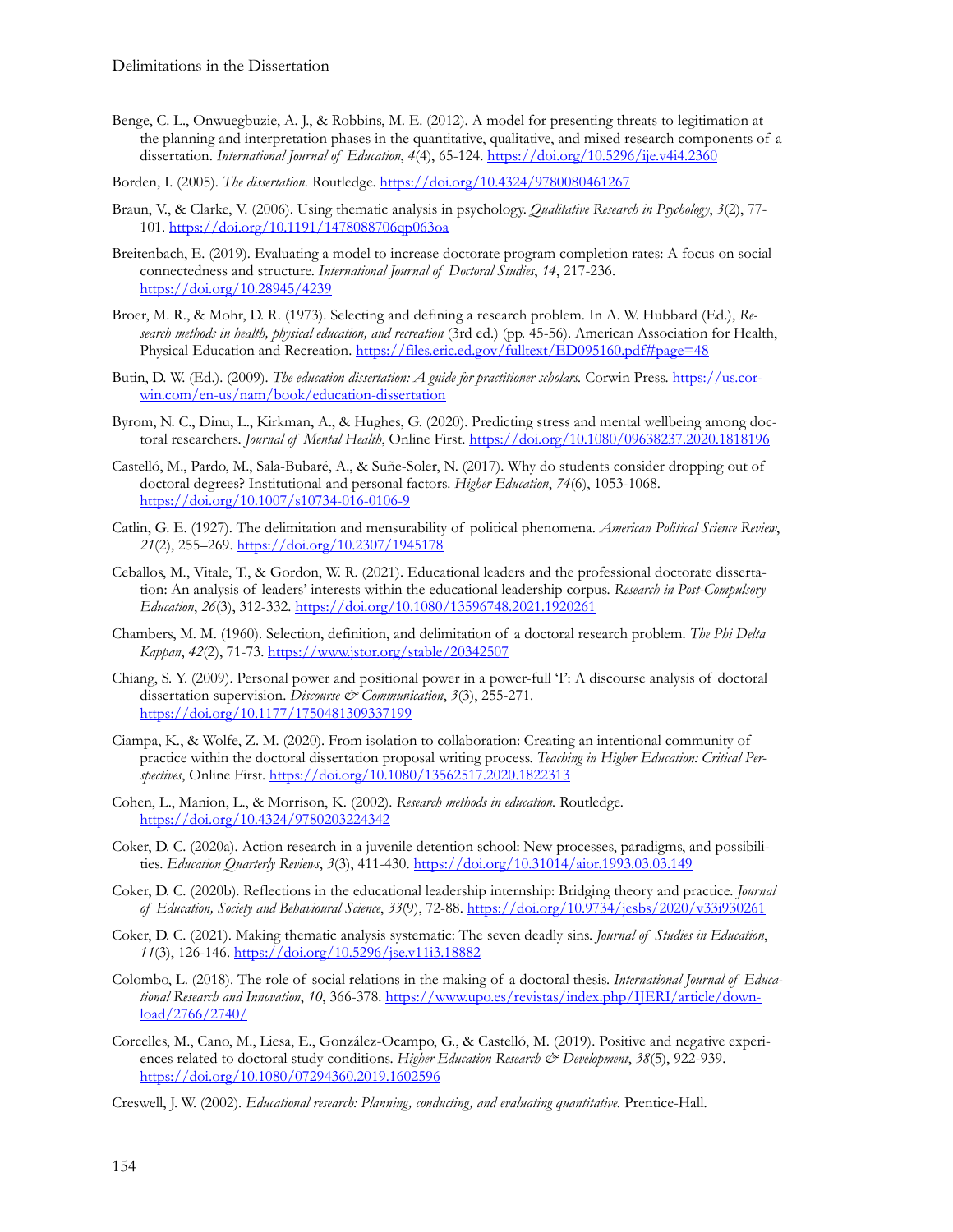- Creswell, J. W., & Miller, G. A. (1997). Research methodologies and the doctoral process. *New Directions for Higher Education*, *1997*(99), 33-46.<https://doi.org/10.1002/he.9903>
- Davis, A., Wladkowski, S. P., & Mirick, R. G. (2017). Lessons learned for successful dissertation completion from social work doctoral graduates. *Journal of Teaching in Social Work*, *37*(2), 107-120. <https://doi.org/10.1080/08841233.2017.1295124>
- De Clercq, M., Frenay, M., Azzi, A., Klein, O., & Galand, B. (2021). All you need is self-determination: Investigation of PhD students' motivation profiles and their impact on the doctoral completion process. *International Journal of Doctoral Studies*, *16*, 189-209.<https://doi.org/10.28945/4702>
- Deem, R., & Brehony, K. J. (2000). Doctoral students' access to research cultures Are some more unequal than others? *Studies in Higher Education*, *25*(2), 149-165.<https://doi.org/10.1080/713696138>
- Devos, C., Boudrenghien, G., Van der Linden, N., Azzi, A., Frenay, M., Galand, B., & Klein, O. (2017). Doctoral students' experiences leading to completion or attrition: A matter of sense, progress and distress. *European Journal of Psychology of Education*, *32*(1), 61-77. [https://doi.org/10.1007/s10212](https://doi.org/10.1007/s10212-016-0290-0)-016-0290-0
- Ehrenberg, R. G., Jakubson, G. H., Groen, J. A., So, E., & Price, J. (2007). Inside the black box of doctoral education: What program characteristics influence doctoral students' attrition and graduation probabilities? *Educational Evaluation and Policy Analysis*, *29*(2), 134-150.<https://doi.org/10.3102/0162373707301707>
- Erichsen, E. A., Bolliger, D. U., & Halupa, C. (2014). Student satisfaction with graduate supervision in doctoral programs primarily delivered in distance education settings. *Studies in Higher Education*, *39*(2), 321-338. <https://doi.org/10.1080/03075079.2012.709496>
- Fusch, P. I., & Ness, L. R. (2015). Are we there yet? Data saturation in qualitative research. *The Qualitative Report*, *20*(9), 1408-1416. [https://doi.org/10.46743/2160](https://doi.org/10.46743/2160-3715/2015.2281)-3715/2015.2281
- Geertz, C. (1984). Distinguished lecture: Anti anti‐relativism. *American Anthropologist*, *86*(2), 263-278. <https://doi.org/10.1525/aa.1984.86.2.02a00030>
- Gill, P., & Burnard, P. (2008). The student-supervisor relationship in the PhD/doctoral process. *British Journal of Nursing*, *17*(10), 668-671. <https://doi.org/10.12968/bjon.2008.17.10.29484>
- Gittings, G., Bergman, M., Shuck, B., & Rose, K. (2018). The impact of student attributes and program characteristics on doctoral degree completion. *New Horizons in Adult Education and Human Resource Development*, *30*(3), 3-22. <https://doi.org/10.1002/nha3.20220>
- Glaser, B. G., & Strauss, A. L. (2017). *The discovery of grounded theory: Strategies for qualitative research.* Routledge.
- Glazek, K. J., Adu, P., & McFeeters, B. B. (2018). Development and preliminary evaluation of a doctoral dissertation support center. *Training and Education in Professional Psychology*, *12*(3), 163-173. <https://psycnet.apa.org/doi/10.1037/tep0000192>
- Golde, C. M. (2000). Should I stay or should I go? Student descriptions of the doctoral attrition process. *The Review of Higher Education*, *23*(2), 199-227. <https://doi.org/10.1353/rhe.2000.0004>
- Gringeri, C., Barusch, A., & Cambron, C. (2013). Examining foundations of qualitative research: A review of social work dissertations, 2008–2010. *Journal of Social Work Education*, *49*(4), 760-773. <https://doi.org/10.1080/10437797.2013.812910>
- Guest, G., Bunce, A., & Johnson, L. (2006). How many interviews are enough? An experiment with data saturation and variability. *Field Methods*, *18*(1), 59-82. <https://doi.org/10.1177/1525822X05279903>
- Hallinger, P. (2011). A review of three decades of doctoral studies using the principal instructional management rating scale: A lens on methodological progress in educational leadership. *Educational Administration Quarterly*, *47*(2), 271-306. <https://doi.org/10.1177/0013161X10383412>
- Hamilton, P., Johnson, R., & Poudrier, C. (2010). Measuring educational quality by appraising theses and dissertations: Pitfalls and remedies. *Teaching in Higher Education: Critical Perspectives*, *15*(5), 567-577. <https://doi.org/10.1080/13562517.2010.491905>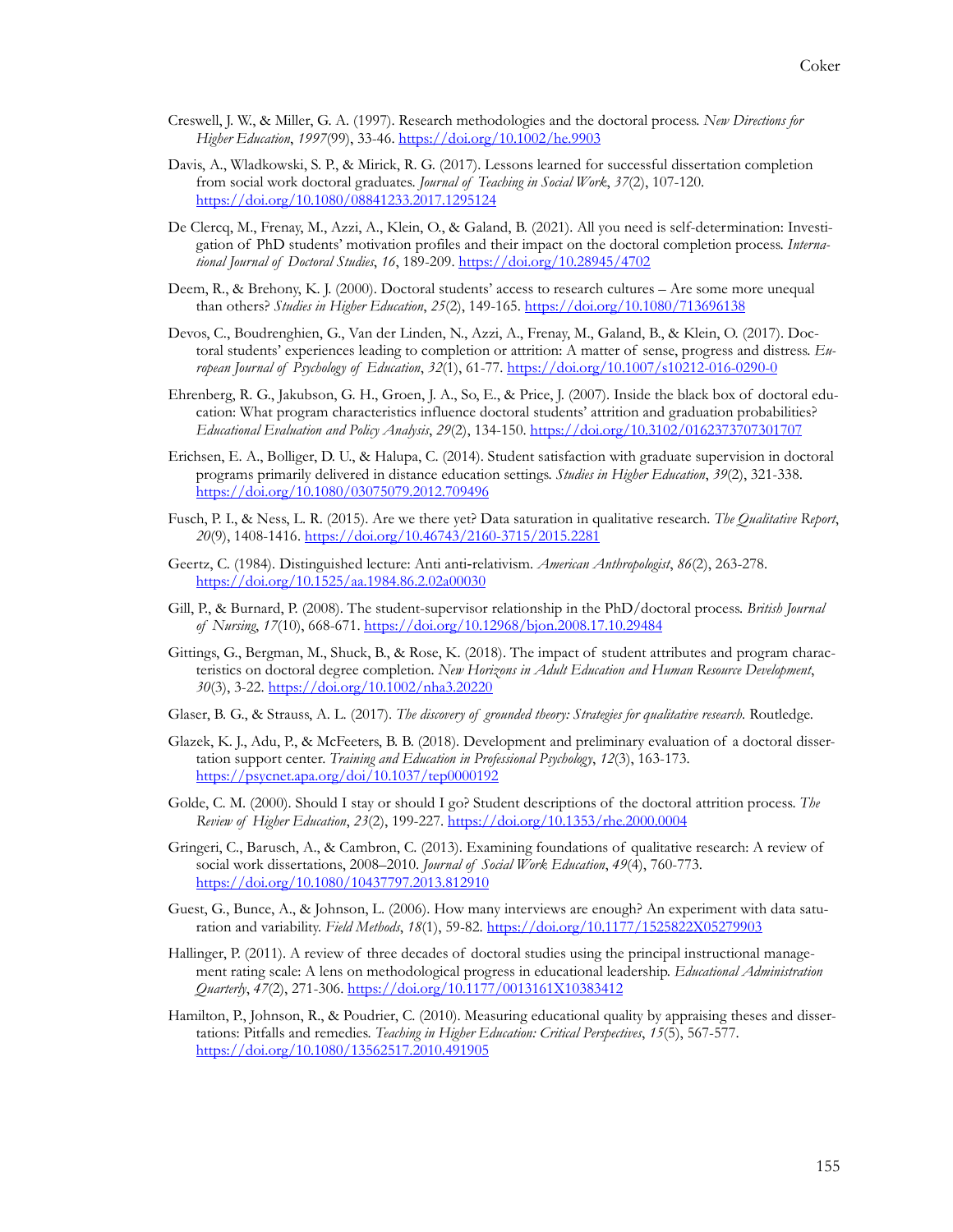- Harrison, H., Birks, M., Franklin, R., & Mills, J. (2017). Case study research: Foundations and methodological orientations. *In Forum Qualitative Sozialforschung / Forum: Qualitative Social Research*, *18*(1), 1-17. [https://doi.org/10.17169/fqs](https://doi.org/10.17169/fqs-18.1.2655)-18.1.2655
- Heale, R., & Forbes, D. (2013). Understanding triangulation in research. *Evidence-Based Nursing*, *16*(4), 98-98. [https://doi.org/10.1136/eb](https://doi.org/10.1136/eb-2013-101494)-2013-101494
- Hill, L. H., & Conceição, S. C. O. (2020). Program and instructional strategies supportive of doctoral students' degree completion. *Adult Learning*, *31*(1), 36-44. <https://doi.org/10.1177/1045159519887529>
- Holdaway, E., Deblois, C, & Winchester, I. (1995). Supervision of graduate students. *Canadian Journal of Higher Education*, *25*(3), 1-29[. https://doi.org/10.47678/cjhe.v25i3.183220](https://doi.org/10.47678/cjhe.v25i3.183220)
- Isaac, P. D., Koenigsknecht, R. A., Malaney, G. D., & Karras, J. E. (1989). Factors related to doctoral dissertation topic selection. *Research in Higher Education*, 30(4), 357-373.<https://doi.org/10.1007/BF00992560>
- Jackman, P. C., Jacobs, L., Hawkins, R. M., & Sisson, K. (2021). Mental health and psychological wellbeing in the early stages of doctoral study: A systematic review. *European Journal of Higher Education*, Online First. <https://doi.org/10.1080/21568235.2021.1939752>
- Jacobs, R. L. (2013). Developing a dissertation research problem: A guide for doctoral students in human resource development and adult education. *New Horizons in Adult Education and Human Resource Development*, *25*(3), 103-117.<https://doi.org/10.1002/nha3.20034>
- JASP Team. (2021). *JASP (Version 0.16*[Computer software]. [https://jasp](https://www.jasp-stats.org/)-stats.org/
- Javaid, Z., & Hussain, S. (2018). Perceptions of research scholars towards research supervision and supervisory practices at doctorate level. *European Online Journal of Natural and Social Sciences*, *7*(4), 710-719. [https://euro](https://european-science.com/eojnss/article/download/5482/2607)pean-[science.com/eojnss/article/download/5482/2607](https://european-science.com/eojnss/article/download/5482/2607)
- Kamler, B., & Thomson, P. (2008). The failure of dissertation advice books: Toward alternative pedagogies for doctoral writing. *Educational Researcher*, *37*(8), 507-514.<https://doi.org/10.3102/0013189X08327390>
- Kelley, M. J., & Salisbury-Glennon, J. D. (2016). The role of self-regulation in doctoral students' status of all but dissertation (ABD). *Innovative Higher Education*, *41*(1), 87-100. [https://doi.org/10.1007/s10755](https://doi.org/10.1007/s10755-015-9336-5)-015- [9336](https://doi.org/10.1007/s10755-015-9336-5)-5
- Kline, E., Hendel, V., Friedman-Yakoobian, M., Mesholam-Gately, R. I., Findeisen, A., Zimmet, S., Wojcik, J. D., Petryshen, T. L., Woo, T. U., Goldstein, J. M., Shenton, M. E., Keshavan, M. S., McCarley, R. W., & Seidman, L. J. (2019). A comparison of neurocognition and functioning in first episode psychosis populations: do research samples reflect the real world? *Social Psychiatry and Psychiatric Epidemiology*, *54*(3), 291-301. [https://doi.org/10.1007/s00127](https://doi.org/10.1007/s00127-018-1631-x)-018-1631-x
- Kumar, V., & Stracke, E. (2007). An analysis of written feedback on a PhD thesis. *Teaching in Higher Education: Critical Perspectives*, *12*(4), 461-470. <https://doi.org/10.1080/13562510701415433>
- LaFrance, J. A., LaFrance, D., & Melton, T. D. (2020). Chair agency, chair preparation, and academic supports in educational leadership doctoral programs in the United States. *International Journal of Doctoral Studies*, *15*, 111-134.<https://doi.org/10.28945/4507>
- Lahenius, K. (2012). Communities of practice supporting doctoral studies. *The International Journal of Management Education*, *10*(1), 29-38.<https://doi.org/10.1016/j.ijme.2012.02.003>
- LeCompte, M. D., & Goetz, J. P. (1982). Problems of reliability and validity in ethnographic research. *Review of Educational Research*, *52*(1), 31-60.<https://doi.org/10.3102/00346543052001031>
- Li, S., & Seale, C. (2007). Managing criticism in Ph.D. supervision: A qualitative case study. *Studies in Higher Education*, *32*(4), 511-526. <https://doi.org/10.1080/03075070701476225>
- Liechty, J. M., Liao, M., & Schull, C. P. (2009). Facilitating dissertation completion and success among doctoral students in social work. *Journal of Social Work Education*, *45*(3), 481-497. <https://doi.org/10.5175/JSWE.2009.200800091>
- Lim, J., Covrig, D., Freed, S., De Oliveira, B., Ongo, M., & Newman, I. (2019). Strategies to assist distance doctoral students in completing their dissertations. *The International Review of Research in Open and Distributed Learning*, *20*(5), 192-210.<https://doi.org/10.19173/irrodl.v20i5.4532>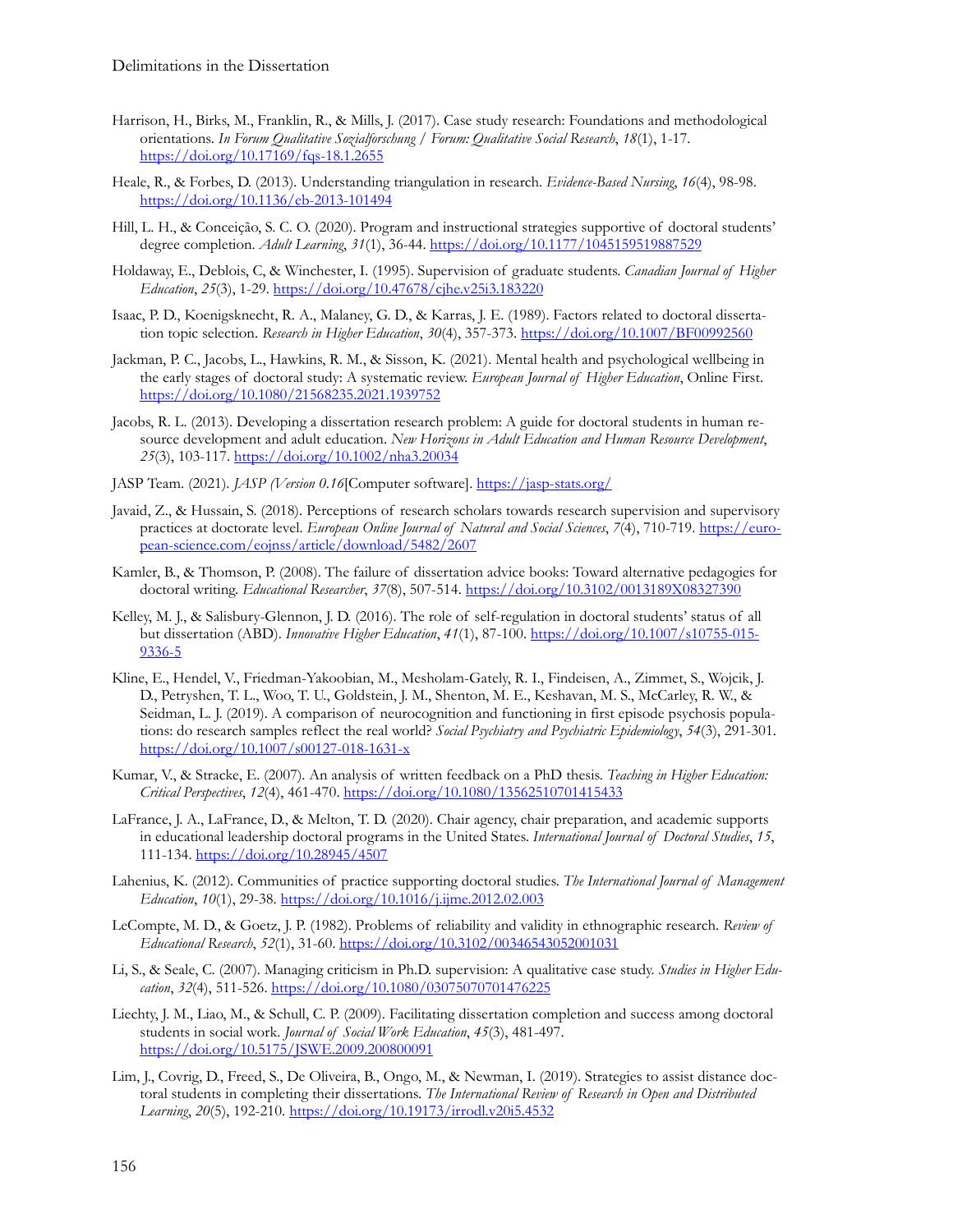- Lin, M., Lucas, H. C., Jr., & Shmueli, G. (2013). Research commentary Too big to fail: Large samples and the p-value problem. *Information Systems Research*, *24*(4), 906-917[. https://doi.org/10.1287/isre.2013.0480](https://doi.org/10.1287/isre.2013.0480)
- Locke, L. A., & Boyle, M. (2016). Avoiding the ABD abyss: A grounded theory study of a dissertation-focused course for doctoral students in an educational leadership program. *The Qualitative Report*, *21*(9), 1574-1593. [https://doi.org/10.46743/2160](https://doi.org/10.46743/2160-3715/2016.2167)-3715/2016.2167
- Löfström, E., & Pyhältö, K. (2020). What are ethics in doctoral supervision, and how do they matter? Doctoral students' perspective. *Scandinavian Journal of Educational Research*, *64*(4), 535-550. <https://doi.org/10.1080/00313831.2019.1595711>
- Lovitts, B. E. (2005). How to grade a dissertation. *Academe*, *91*(6), 18-23. <https://doi.org/10.2307/40252858>
- McCaslin, M. L., & Scott, K. W. (2003). The five-question method for framing a qualitative research study. *The Qualitative Report*, *8*(3), 447-461. [https://doi.org/10.46743/2160](https://doi.org/10.46743/2160-3715/2003.1880)-3715/2003.1880
- Meleis, A. I., Wilson, H. S., & Chater, S. (1980). Toward scholarliness in doctoral dissertations: An analytical model. *Research in Nursing & Health*, *3*(3), 115-124.<https://doi.org/10.1002/nur.4770030306>
- Merriam-Webster. (n.d.). Delimit. In *Merriam-Webster.com Dictionary.* [https://www.merriam](https://www.merriam-webster.com/dictionary/delimit)-webster.com/diction[ary/delimit](https://www.merriam-webster.com/dictionary/delimit)
- Monaghan, P. (1989). Some fields are reassessing the value of the traditional doctoral dissertation. *Chronicle of Higher Education*, *35*(29), A1-A16. <https://eric.ed.gov/?id=EJ387427>
- Morse, J. M. (2008). "What's your favorite color?" Reporting irrelevant demographics in qualitative research. *Qualitative Health Research*, *18*(3), 299-300.<https://doi.org/10.1177/1049732307310995>
- Newman, I., Ridenour, C., Weis, D. M., & McNeil, K. (1997). Theses and dissertations: A guide to writing in social and physical sciences. *Educational Leadership Faculty Publications*. Rowman & Littlefield. [https://ecom](https://ecommons.udayton.edu/eda_fac_pub/82)[mons.udayton.edu/eda\\_fac\\_pub/82](https://ecommons.udayton.edu/eda_fac_pub/82)
- Norris, N. (1997). Error, bias and validity in qualitative research. *Educational Action Research*, *5*(1), 172-176. <https://doi.org/10.1080/09650799700200020>
- Onwuegbuzie, A. J., Frels, R. K., & Hwang, E. (2016). Mapping Saldana's coding methods onto the literature review process. *Journal of Educational Issues*, *2*(1), 130-150.<https://doi.org/10.5296/jei.v2i1.8931>
- O'Reilly, M., & Parker, N. (2013). 'Unsatisfactory saturation': A critical exploration of the notion of saturated sample sizes in qualitative research. *Qualitative Research*, *13*(2), 190-197. <https://doi.org/10.1177/1468794112446106>
- Parker-Jenkins, M. (2018). Mind the gap: Developing the roles, expectations and boundaries in the doctoral supervisor–supervisee relationship. *Studies in Higher Education*, *43*(1), 57-71. <https://doi.org/10.1080/03075079.2016.1153622>
- Patton, M. Q. (1999). Enhancing the quality and credibility of qualitative analysis. *Health Services Research*, *34*(5 Pt 2), 1189-1208. [https://www.ncbi.nlm.nih.gov/pmc/articles/PMC1089059/pdf/hsresearch00022](https://www.ncbi.nlm.nih.gov/pmc/articles/PMC1089059/pdf/hsresearch00022-0112.pdf)-0112.pdf
- Petermann, D., Nou, I., Steinmetz, C., & Ioannou, M. (2020, June). The rigor-relevance debate in the context of dissertation topic selection. InD. Hernández-Leo & J. Martínez-Moreno (Eds.), *Proceedings of the Meta Research Conference (MERE 2019)* (pp. 88-99). Barcelona: Universitat Pompeu Fabra. [https://reposi](https://repositori.upf.edu/bitstream/handle/10230/45058/MERE2019%20-%20Proceedings.pdf)[tori.upf.edu/bitstream/handle/10230/45058/MERE2019%20](https://repositori.upf.edu/bitstream/handle/10230/45058/MERE2019%20-%20Proceedings.pdf)-%20Proceedings.pdf
- Price, J. H., & Murnan, J. (2004). Research limitations and the necessity of reporting them. *American Journal of Health Education*, *35*(2), 66-67.<https://doi.org/10.1080/19325037.2004.10603611>
- Pyhältö, K., Vekkaila, J., & Keskinen, J. (2015). Fit matters in the supervisory relationship: Doctoral students and supervisors perceptions about the supervisory activities. *Innovations in Education and Teaching International*, *52*(1), 4-16. <https://doi.org/10.1080/14703297.2014.981836>
- Rademaker, L. L., Duffy, J. O. C., Wetzler, E., & Zaikina-Montgomery, H. (2016). Chair perceptions of trust between mentor and mentee in online doctoral dissertation mentoring. *Online Learning*, *20*(1), 57-69. <https://doi.org/10.24059/olj.v20i1.605>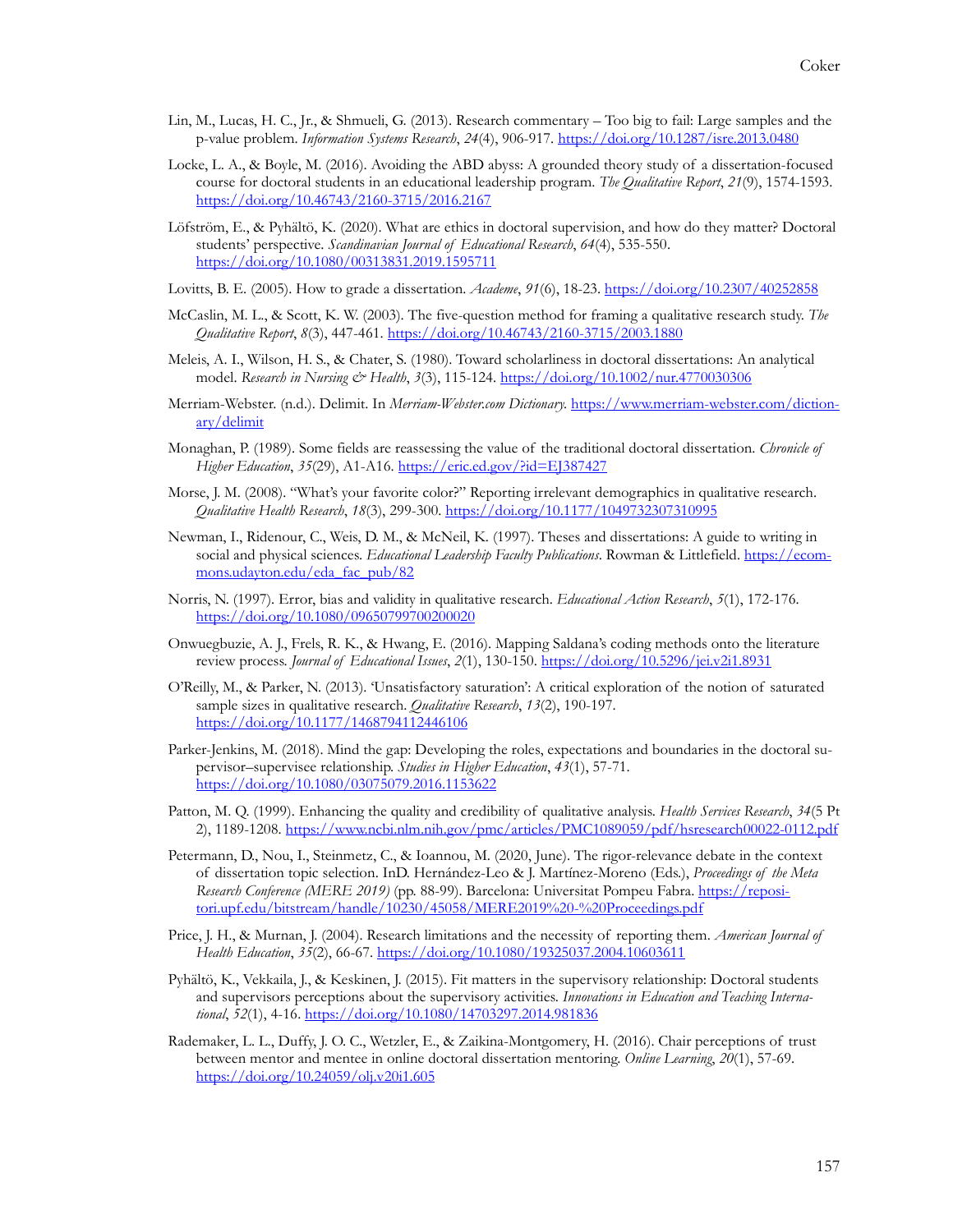- Randolph, J. (2009). A guide to writing the dissertation literature review. *Practical Assessment, Research, and Evaluation*, *14*(1), Article 13. [https://doi.org/10.7275/b0az](https://doi.org/10.7275/b0az-8t74)-8t74
- Roberts, C. M. (2010). *The dissertation journey: A practical and comprehensive guide to planning, writing, and defending your dissertation.* Corwin Press.
- Roberts, L. A., & Bandlow, R. (2018). The Goldilocks Phenomenon: Are we helping doctoral students too much, too little, or just right. *Journal of Higher Education Management*, *32*(2), 62-80. [https://aaua.org/wp](https://aaua.org/wp-content/uploads/2019/03/JHEM_2018_33-2.pdf#page=68)[content/uploads/2019/03/JHEM\\_2018\\_33](https://aaua.org/wp-content/uploads/2019/03/JHEM_2018_33-2.pdf#page=68)-2.pdf#page=68
- Roberts, P., & Priest, H. (2006). Reliability and validity in research. *Nursing Standard*, *20*(44), 41-46.
- Ronau, R. N., Rakes, C. R., Bush, S. B., Driskell, S. O., Niess, M. L., & Pugalee, D. K. (2014). A survey of mathematics education technology dissertation scope and quality: 1968–2009. *American Educational Research Journal*, *51*(5), 974-1006.<https://doi.org/10.3102%2F0002831214531813>
- Ross, P. T., & Zaidi, N. L. B. (2019). Limited by our limitations. *Perspectives on Medical Education*, *8*(4), 261- 264. [https://doi.org/10.1007/s40037](https://doi.org/10.1007/s40037-019-00530-x)-019-00530-x
- Roush, K., & Tesoro, M. (2018). An examination of the rigor and value of final scholarly projects completed by DNP nursing students. *Journal of Professional Nursing*, *34*(6), 437-443[. https://doi.org/10.1016/j.prof](https://doi.org/10.1016/j.profnurs.2018.03.003)[nurs.2018.03.003](https://doi.org/10.1016/j.profnurs.2018.03.003)
- Ryan, G. W., & Bernard, H. R. (2003). Techniques to identify themes. *Field Methods*, *15*(1), 85-109. <https://doi.org/10.1177/1525822X02239569>
- Sala-Bubaré, A., & Castelló, M. (2017). Exploring the relationship between doctoral students' experiences and research community positioning. *Studies in Continuing Education*, *39*(1), 16-34. <https://doi.org/10.1080/0158037X.2016.1216832>
- Saunders, B., Sim, J., Kingstone, T., Baker, S., Waterfield, J., Bartlam, B., Burroughs, H., & Jinks, C. (2018). Saturation in qualitative research: Exploring its conceptualization and operationalization. *Quality & Quantity*, *52*(4), 1893-1907. [https://doi.org/10.1007/s11135](https://doi.org/10.1007/s11135-017-0574-8)-017-0574-8
- Schmidt, M., & Hansson, E. (2018). Doctoral students' well-being: A literature review. *International Journal of Qualitative Studies on Health and Well-being*, *13*(1), Article 1508171. <https://doi.org/10.1080/17482631.2018.1508171>
- Schwab, A., & Starbuck, W. H. (2017). A call for openness in research reporting: How to turn covert practices into helpful tools. *Academy of Management Learning & Education*, *16*(1), 125-141. <https://doi.org/10.5465/amle.2016.0039>
- Shenton, A. K. (2004). Strategies for ensuring trustworthiness in qualitative research projects. *Education for Information*, *22*(2), 63-75[. https://doi.org/10.3233/EFI](https://doi.org/10.3233/EFI-2004-22201)-2004-22201
- Simon, M. K., & Goes, J. (2011). *Dissertation and scholarly research: Recipes for success* (2011 ed.). Dissertation Success, LLC.
- Simon, M. K., & Goes, J. (2013). *Dissertation and scholarly research: Recipes for success* (2013 ed.). Dissertation Success, LLC.
- Skakni, I. (2018). Doctoral studies as an initiatory trial: Expected and taken-for-granted practices that impede PhD students' progress. *Teaching in Higher Education: Critical Perspectives*, *23*(8), 927-944. <https://doi.org/10.1080/13562517.2018.1449742>
- Smith, S. W., Brownell, M. T., Simpson, R. L., & Deshler, D. D. (1993). Successfully completing the dissertation: Two reflections on the process. *Remedial and Special Education*, *14*(3), 53-59. <https://doi.org/10.1177%2F074193259301400310>
- Stracke, E., & Kumar, V. (2010). Feedback and self-regulated learning: Insights from supervisors' and PhD examiners' reports. *Reflective Practice: International and Multidisciplinary Perspectives*, *11*(1), 19-32. <https://doi.org/10.1080/14623940903525140>
- Theofanidis, D., & Fountouki, A. (2019). Limitations and delimitations in the research process. *Perioperative Nursing*, *7*(3), 155-163.<https://doi.org/10.5281/zenodo.2552021>